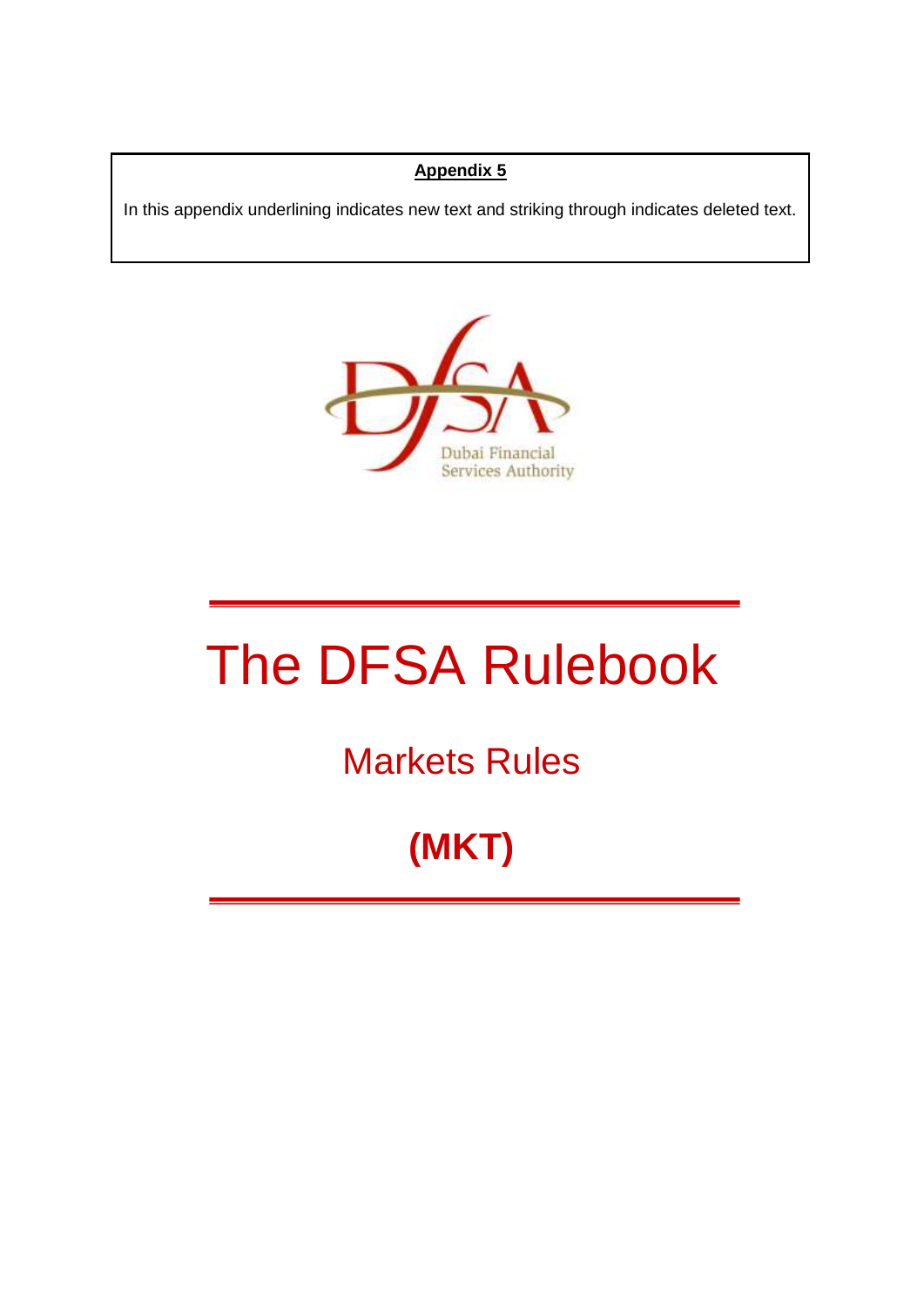

## **1 INTRODUCTION**

## **1.1 Application**

**….**

- **1.1.3** Where a Rule prescribes a requirement relating to a Director, Partner or Employee of a Reporting Entity or an Undertaking:
	- (a) the Director, Partner or Employee, as the case may be, must take all reasonable steps within his control to secure compliance with the requirement; and
	- (b) the Reporting Entity or Undertaking must take all reasonable steps to ensure compliance with the requirement by the Director, Partner or Employee.

#### **Guidance**

#### **Application to listed funds**

- 1. Where Units of a Fund are admitted to trading on an Authorised Market Institution, such a Fund is a Listed Fund. Where Units of a Fund that are Security Tokens are admitted to trading on an Alternative Trading System, but are not admitted to trading on an Authorised Market Institution or a Regulated Exchange, such a Fund is defined as an ATS Traded Fund. A reference to a Reporting Entity in relation to a Listed Fund or an ATS Traded Fund is a reference to the Fund Manager of that Fund, unless another person has been declared by the DFSA as the Reporting Entity of the Fund.
- 2. Accordingly, any obligations of a Reporting Entity of a Listed Fund or an ATS Traded Fund are, unless the context requires otherwise, obligations imposed on the Reporting Entity in respect of the Listed Fund or the ATS Traded Fund, as the case may be (see Article 38(2) of the Law). Therefore, the obligations imposed by this Law and the Rules apply to the Governing Body of the Reporting Entity and to every member of the Governing Body in the manner specified in Rules 1.1.2 and 1.1.3.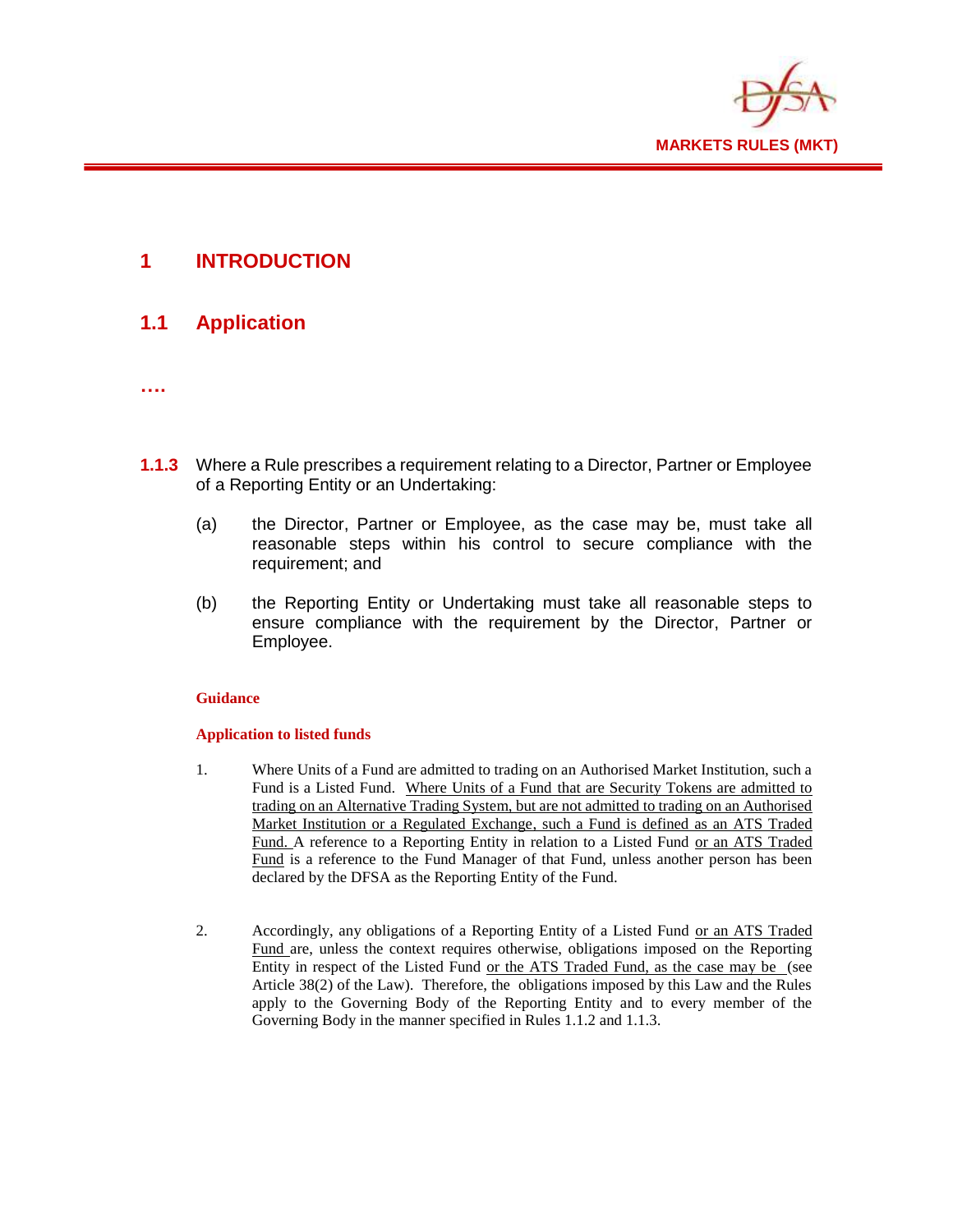

#### **Waivers and modifications**

- 3. The DFSA may, pursuant to Article 9 of the Law, waive or modify the application of the provisions in the Law where it considers appropriate or desirable in the interests of the DIFC to do so and, in accordance with the procedures set out in Guidance 4 below.
- 4. Generally, the DFSA will exercise the Article 9 power sparingly and only in circumstances where there is a clearly demonstrated case for granting a waiver or modification of the Law, such as:
	- a. to alleviate any undue regulatory burden on a Person in complying with the requirements in the Law in circumstances where investor protection intended by the relevant provisions is not reduced; or
	- b. to apply to a Person upon request (i.e. on a consent basis) the provisions of the Law which, without a modification, will not apply to that Person. For example, an Exempt Offeror (i.e. a Person such as a government or government instrumentality included in the DFSA's Exempt Offeror List in App5) who is not subject to the Prospectus disclosure and the liability regime in the Law and the Rules may apply to the DFSA for a modification to Article 14 of the Law so that it can make a Prospectus Offer of its Securities in accordance with the relevant Prospectus disclosure and liability regime in the Law and the Rules.
- 5. The DFSA also has the power, pursuant to Article 25 of the Regulatory Law 2004, to waive or modify the Rules. The Regulatory Policy and Process (RPP) module gives further information on how to seek a waiver or modification.

## **1.2 Overview of the module**

#### **Guidance**

#### **Offers of securities – chapter 2**

- 1. Chapter 2 contains:
	- a. the requirements applicable to a Person who:
		- i. makes an Offer of Securities to the Public (other than in respect of Units, which are covered by the Prospectus and other requirements in the Collective Investment Law 2010 and the CIR Rules); and
		- ii. applies to have Securities admitted to trading on an Authorised Market Institution, or to have Security Tokens admitted to trading on an Alternative Trading System (other than the admission to trading of Units, or Security Tokens that are Units, which is governed by the requirements in chapter 6);
	- b. the types of Exempt Offers (i.e. Securities which can be offered to the public without a Prospectus), Exempt Securities (i.e. Securities which can be admitted to trading on an Authorised Market Institution without a Prospectus) and Exempt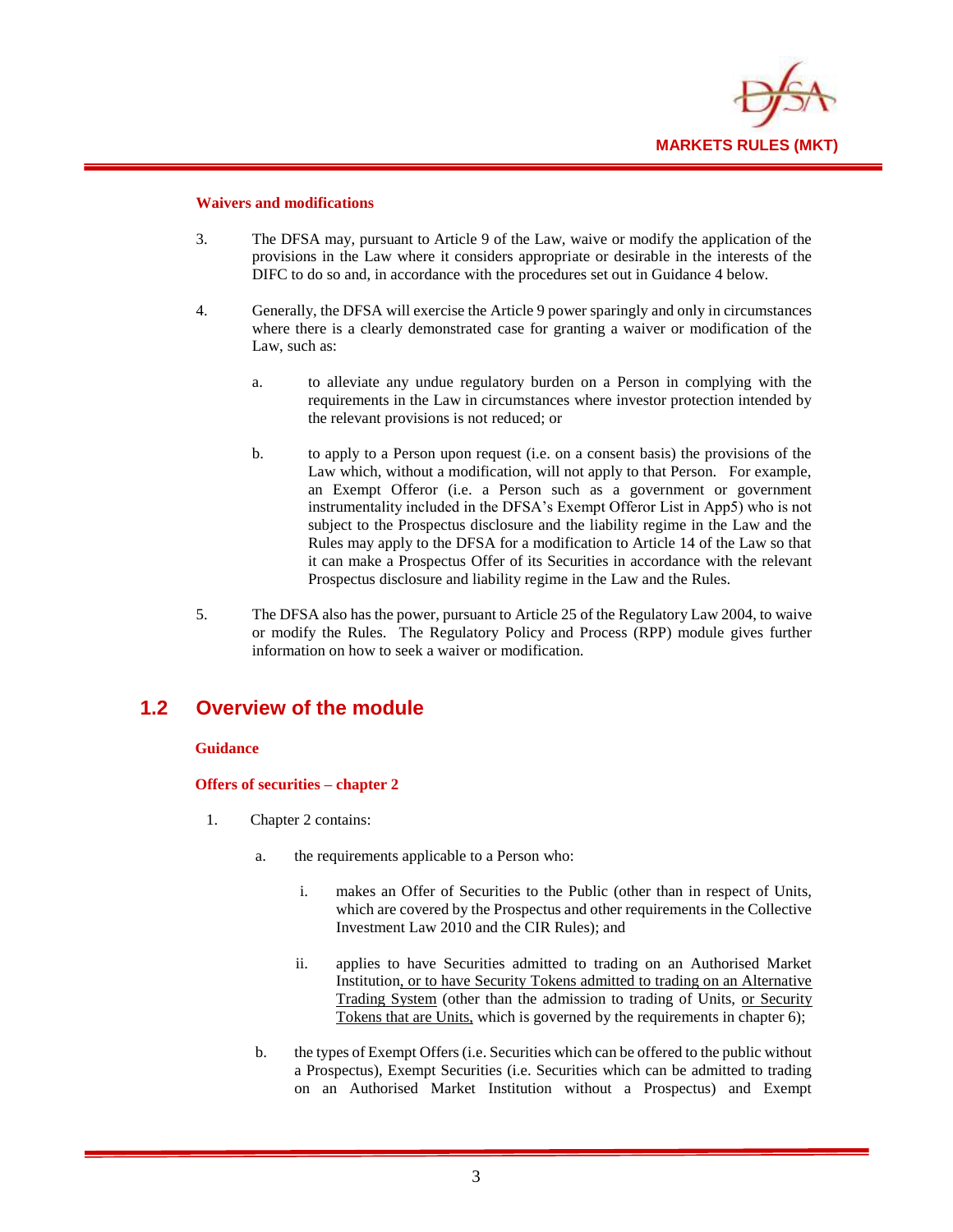

Communications (i.e. communications relating to Securities which are not treated as a Prospectus);

- c. the requirements and procedures relating to the approval of a Prospectus by the DFSA;
- d. the requirements and procedures relating to the structure and content of a Prospectus including:
	- i. when material may be incorporated into a Prospectus by reference; and
	- ii. liability for the content of a Prospectus including the liability of Experts and other Persons whose reports or opinions are included in a Prospectus with their consent for such inclusion; and
- e. the circumstances in which the DFSA may accept an offer document prepared in accordance with the legislation applicable in a jurisdiction other than the DIFC as sufficient for the purposes of meeting the Prospectus requirements in the Law and the Rules.

#### **Governance of reporting entity – chapter 3**

- 2. Chapter 3 covers a wide range of corporate governance requirements applicable to Reporting Entities including:
	- a. 7 high-level Corporate Governance Principles, with best practice standards relating to those principles which apply on a 'comply or explain' basis and which are set out in App4;
	- b. Directors' duties, including acting in good faith and applying due diligence and care in the discharge of their duties and functions;
	- c. provisions to ensure fair treatment of shareholders in the conduct of affairs of the company, such as provisions relating to communication with shareholders, exercise of pre-emption rights, reduction of share capital and a list of matters that require approval by a majority of shareholders in voting; and
	- d. provisions to address conflicts of interest. For example individuals involved in the senior management of the Reporting Entity (such as executive Directors and other senior executives, called "Restricted Persons"), are prohibited from dealing in the Securities of the Reporting Entity during "close periods", unless prior clearance for those dealings is obtained. Similarly, Persons who qualify as Related Parties of the Reporting Entity are prohibited from entering into commercial transactions with the Reporting Entity unless certain requirements are followed.

#### **Market disclosure – chapter 4**

3. Every Reporting Entity is required to disclose to the market certain types of information either relating to the Securities of the Reporting Entity or the Reporting Entity itself. Such disclosure is designed to ensure that the markets are continually updated with information that is likely to have an impact on the price of the Securities so that investors can make an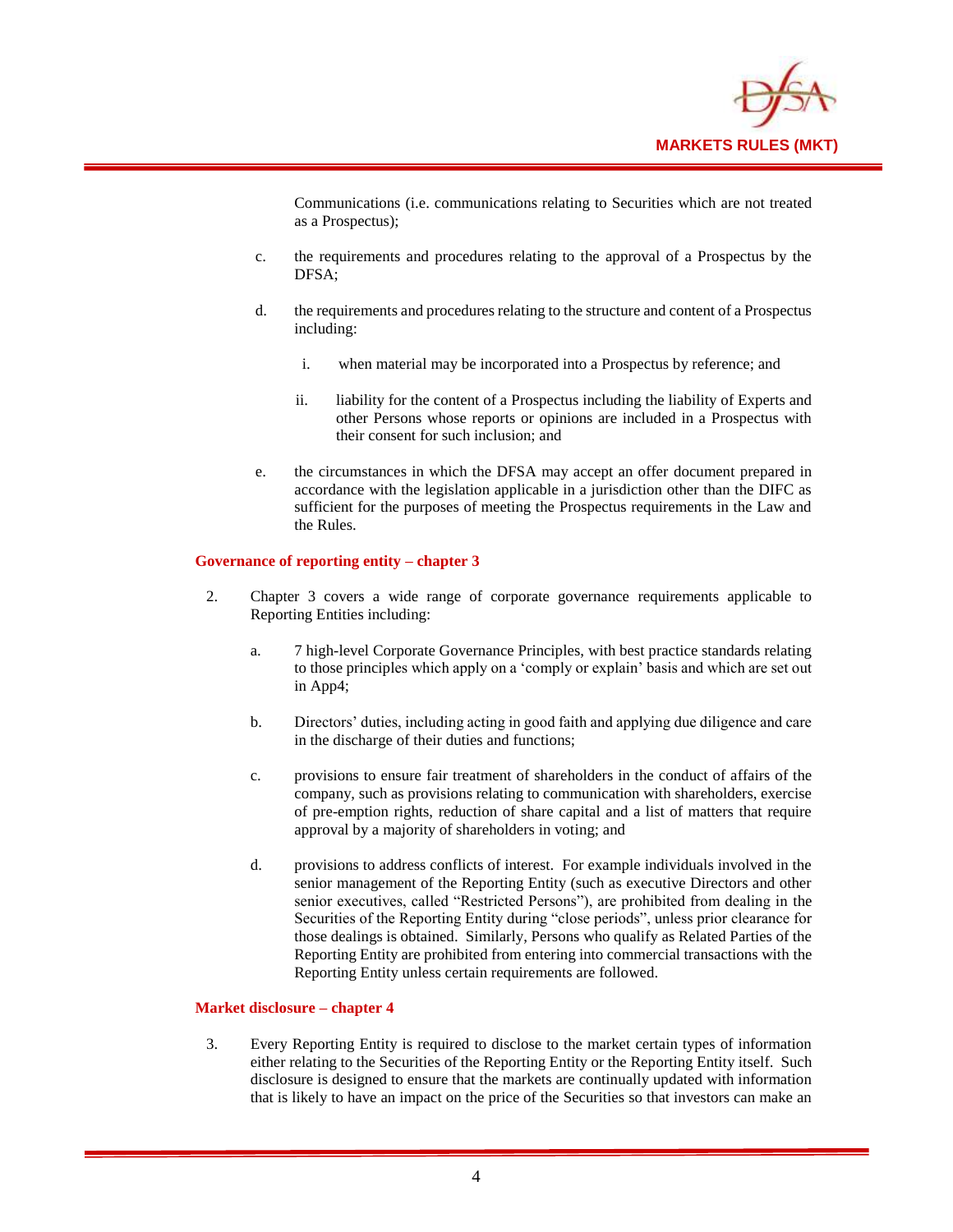

informed judgement about those Securities. For this purpose, Chapter 4 requires disclosure of Inside Information, with carve-outs for non-disclosure of commercially sensitive information for a limited period, as well as disclosures of interests held by Persons in positions of control or influence relating to a Reporting Entity (such as controllers and their associates, called "Connected Persons"), and the disclosure of Directors' material interests in the Reporting Entity. The means by which disclosure of the information required to be provided to the markets are also specified in this chapter.

#### **Accounting periods, financial reports and auditing – chapter 5**

4. Every Reporting Entity is required to prepare and file certain annual, semi-annual and other periodic financial reports relating to the financial position of the Reporting Entity. Such reports are required to be prepared in accordance with the specified internationally accepted accounting standards and, in the case of annual financial reports, required to be audited. The requirements relating to the preparation and audit of the financial statements and the disclosure of such reports within specified periods are set out in Chapter 5.

#### **Listed Ffunds and ATS Traded Funds– chapter 6**

- 5. Chapter 6 contains, with the exception of the requirements in chapters 7 (sponsors) and 8 (systems and controls), all the requirements applicable to a Reporting Entity of a Listed Fund or an ATS Traded Fund. These requirements, while mirroring the requirements applicable to other Reporting Entities, have been tailored to take account of the characteristics of Funds. These include:
	- a. general requirements applicable to Listed Funds and ATS Traded Funds;
	- b. Prospectus requirements for the purposes of having Units of a Fund admitted to trading on an Authorised Market Institution, or Security Tokens that are Units of a Fund admitted to trading on an Alternative Trading System;
	- c. governance requirements applicable to Listed Funds and ATS Traded Funds;
	- d. market disclosure of information relating to Listed Funds and ATS Traded Funds; and
	- e. financial reporting requirements applicable to Listed Funds and ATS Traded Funds.

#### **Sponsors and compliance advisers – chapter 7**

6. The DFSA has the discretion to require the appointment of a sponsor, compliance adviser or other expert adviser by a Reporting Entity, including that of a Listed Fund or an ATS Traded Fund. Chapter 7 contains the requirements relating to the appointment of such sponsors, compliance advisers and other expert advisers, and the obligations that apply to such Persons and the Reporting Entity where such sponsors or compliance advisers are appointed.

#### **Systems and controls – chapter 8**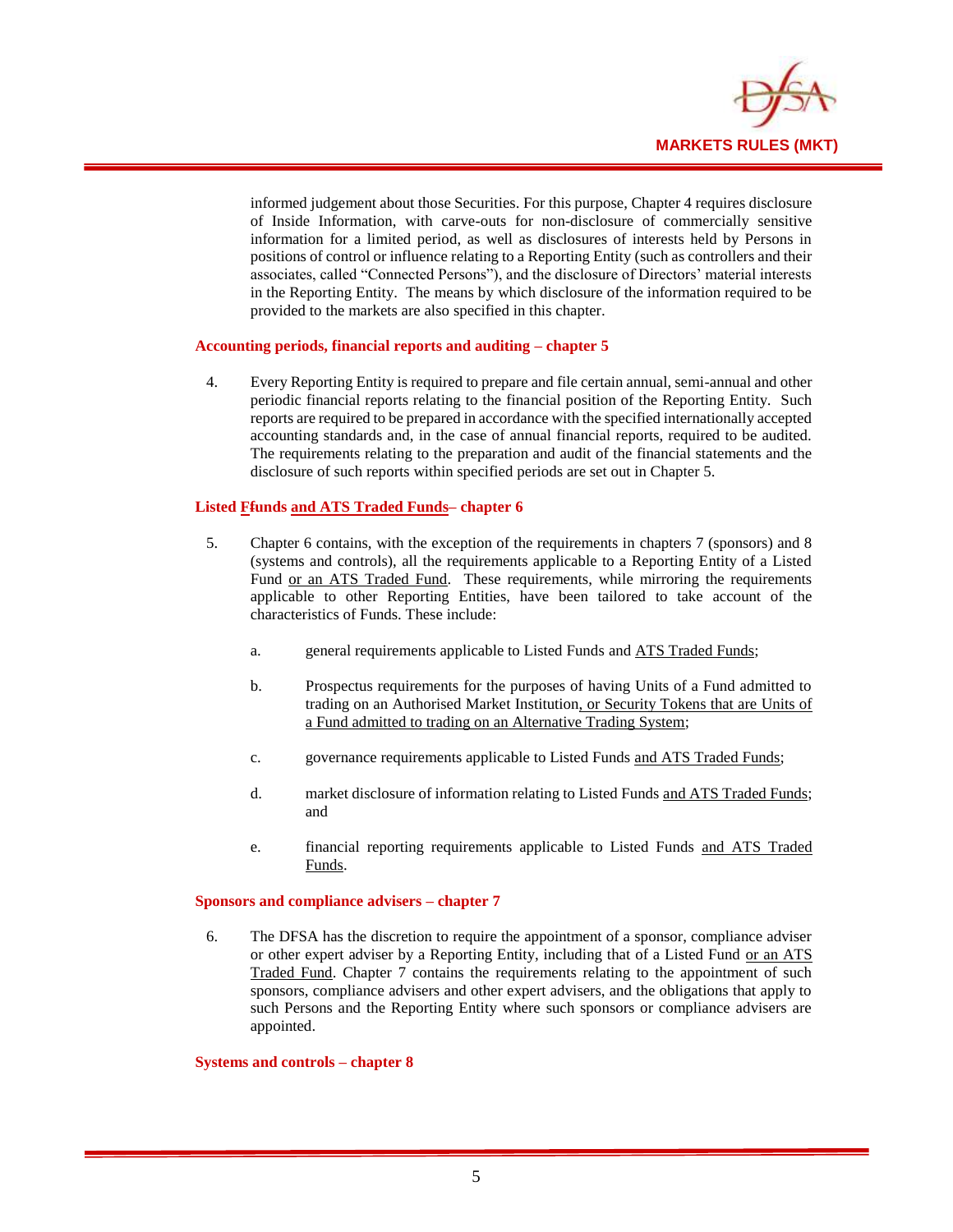

7. Chapter 8 sets out the systems and controls a Reporting Entity, including a Reporting Entity of a Listed Fund or an ATS Traded Fund, must have in order to be able to comply with the requirements applicable to that Person.

#### **Listing Rule – chapter 9**

8. Chapter 9 sets out the DFSA's Listing Rules.

#### **Transitional provisions – chapter 10**

9. Chapter 10 sets out the transitional provisions necessary to facilitate the transition from the Markets Law 2004 to the Law for certain debt Securities, as the new requirements are different from those under which such debt Securities were admitted to an Official List of Securities but were not traded on an Authorised Market Institution.

### **1.3 General**

**….**

**1.3.1** A reference in this MKT module to:

- (a) "the Law", is a reference to the Markets Law 2012;
- (b) "this module", is a reference to this MKT module; and
- (c) "Rules", except where otherwise provided, is a reference to the Rules in this module.
- **1.3.2** Where a Reporting Entity is referred to in this module as a Reporting Entity in respect of a specified class of Securities, it is a reference to a Person who has become a Reporting Entity by:
	- (a) making an Offer of Securities to the Public; or
	- (b) having Securities admitted to trading on an Authorised Market Institution; or
	- (c) having Security Tokens admitted to trading on an Alternative Trading System,

of that particular specified class of Securities.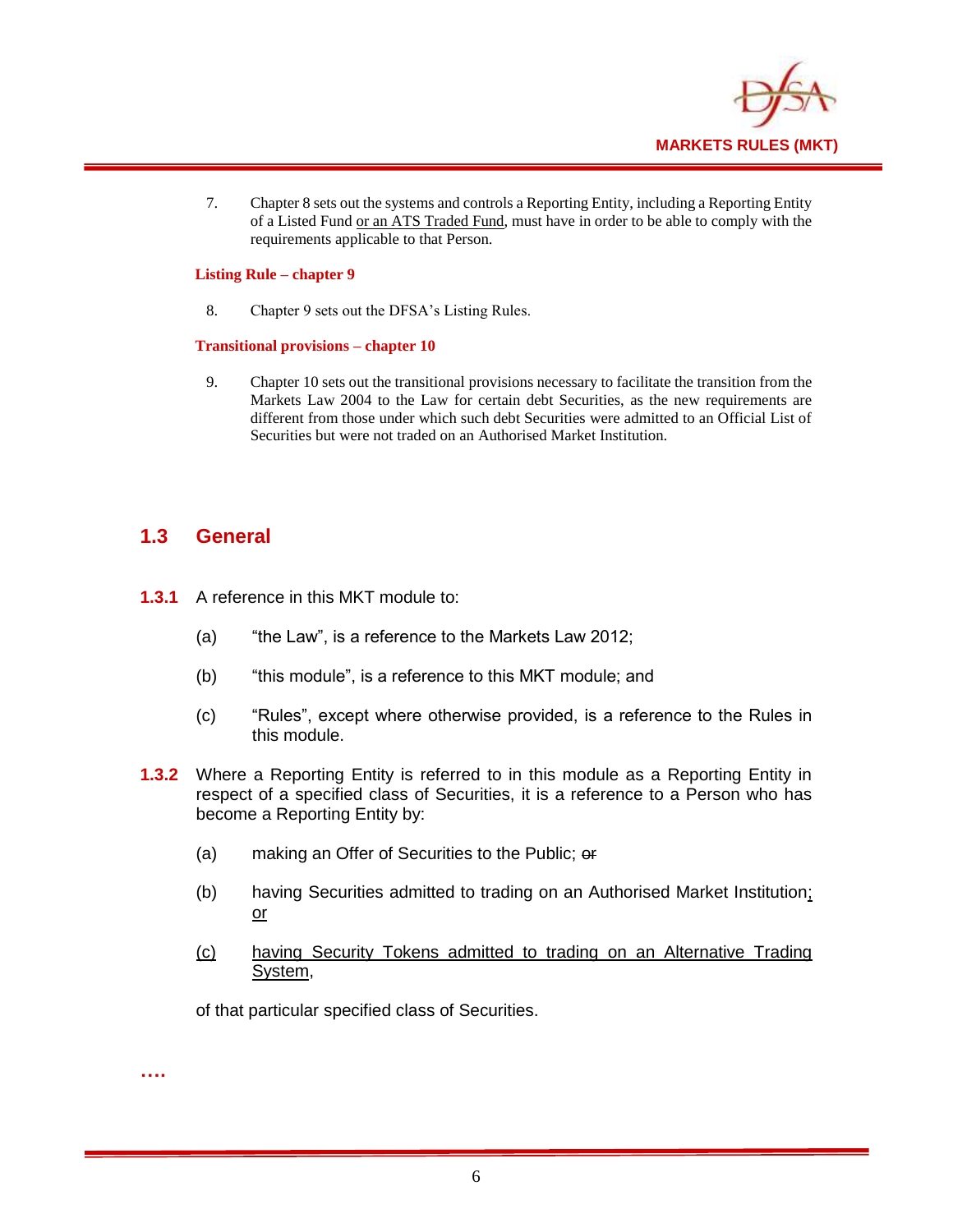

## **2 OFFER OF SECURITIES**

### **2.1 Application**

- **2.1.1** This chapter applies to:
	- (a) a Person who makes or intends to make an Offer of Securities to the Public in or from the DIFC other than in respect of Units;
	- (b) a Person who makes an application to have any Securities other than Units admitted to trading on an Authorised Market Institution;
	- (c) a Person who makes an application to have any Security Tokens, other than Units, admitted to trading on an Alternative Trading System; and
	- $\frac{1}{\text{ed}}$  any Person specified in section 2.10 as a Person liable for the content of a Prospectus.

#### **Guidance**

- 1. By virtue of Article 10(1) of the Law, a Person making an Offer of Securities to the Public in relation to Units of a Fund is exempt from the requirements in Part 2 of the Law and the Rules made for the purposes of that Part which deal with Prospectuses.
- 2. Article 10(2) of the Law requires a Person having or intending to have Units of a Fund admitted to trading on an Authorised Market Institution, or Security Tokens that are Units admitted to trading on an Alternative Trading System, to comply with Part 2 of the Law and the Rules made for the purposes of that Part in the manner and circumstances prescribed in the Rules. Chapter 6 contains the requirements that apply to a Person who applies to have, or has or had, Units admitted to trading on an Authorised Market Institution or Security Tokens that are Units admitted to trading on an Alternative Trading System.
- 3. The DFSA has the power, pursuant to Article 12(1) of the Law, to prescribe certain communications to be Exempt Communications. Such communications are not subject to the prohibition in Article 14(1) of the Law as they fall outside the definition of an "Offer of Securities to the Public" in Article 12(1) of the Law.
- 4. The DFSA also has the power under Article 14(3) of the Law to prescribe certain types of:
	- a. Offers of Securities to the Public as "Exempt Offers", and
	- b. Securities to be "Exempt Securities".

Exempt Offers and Exempt Securities are not subject to the prohibition in Article 14(1) of the Law and hence do not require a Prospectus.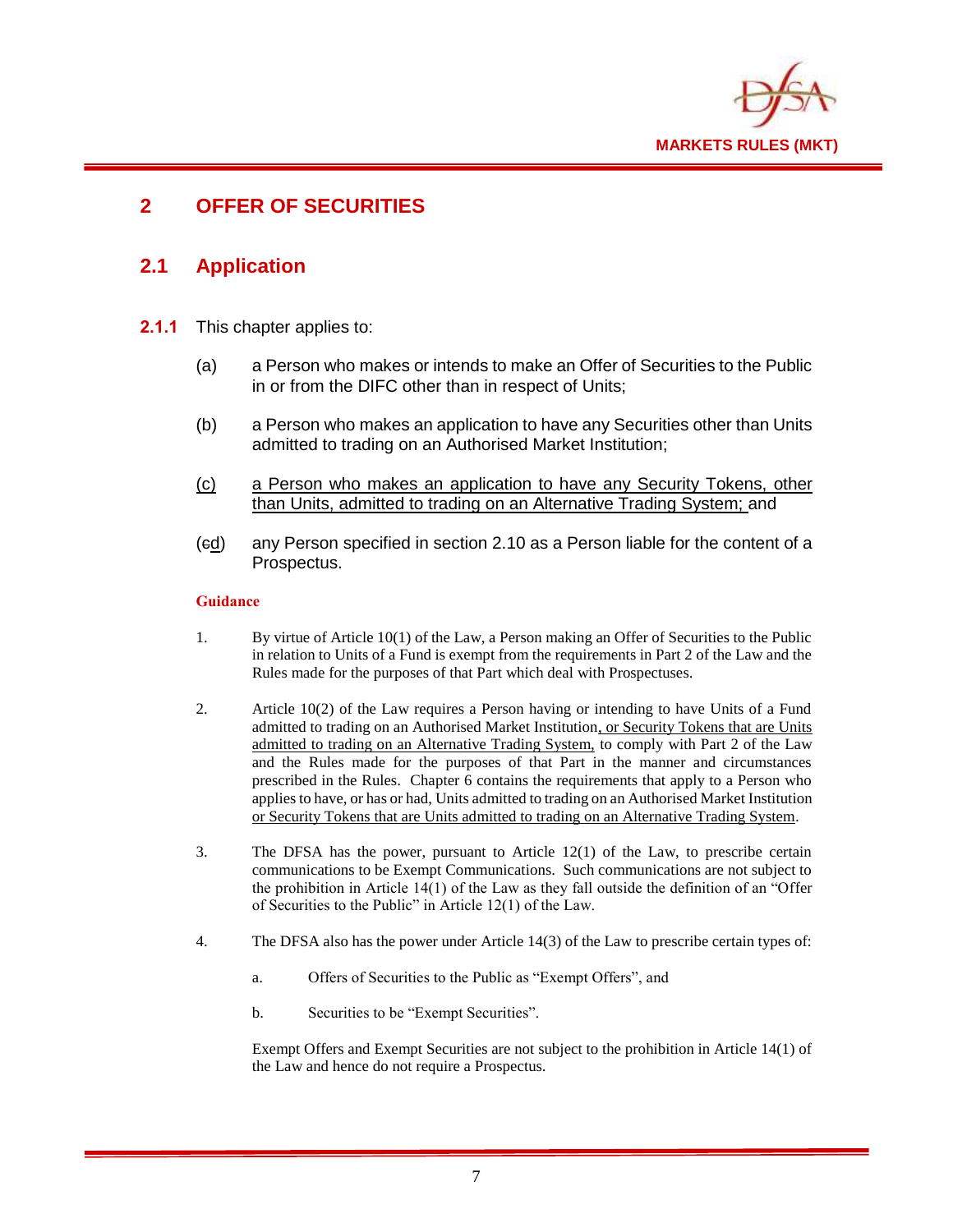

## **2.2 Exempt communications**

#### **Guidance**

Exempt Communications are not Offers of Securities to the Public and therefore do not attract the Prospectus requirements in the Law and Rules.

- **2.2.1** For the purposes of Article 12(c) of the Law, in addition to the Exempt Communications specified in the Law, a communication is hereby prescribed by the DFSA as an Exempt Communication if it is made:
	- (a) in connection with the trading of Securities that are listed and traded on a Regulated Exchange, or the trading of Security Tokens that are traded on an Alternative Trading System; and
	- (b) in the ordinary course of business of an Authorised Firm or Recognised Member.

**….**

## **2.3 Exempt offers**

#### **Guidance**

This section prescribes the type of offer that is an Exempt Offer. The prohibition in Article  $14(1)(a)$ of the Law does not apply to such offers. Accordingly, a Person may make an Offer of Securities to the Public in the circumstances specified in this Rule without a Prospectus.

- **2.3.1** For the purposes of Article 14(3)(a) of the Law the DFSA hereby prescribes the circumstances in which an offer is an Exempt Offer:
	- (a) an offer made to or directed at only Professional Clients other than natural Persons;
	- (b) an offer in or from the DIFC which is directed at fewer than 50 Persons in any 12 month period, excluding Professional Clients who are not natural persons;
	- (c) an offer where the total consideration to be paid by a Person to acquire the Securities is at least \$100,000, or an equivalent amount in another currency;
	- (d) an offer where the Securities are denominated in amounts of at least \$100,000, or an equivalent amount in another currency;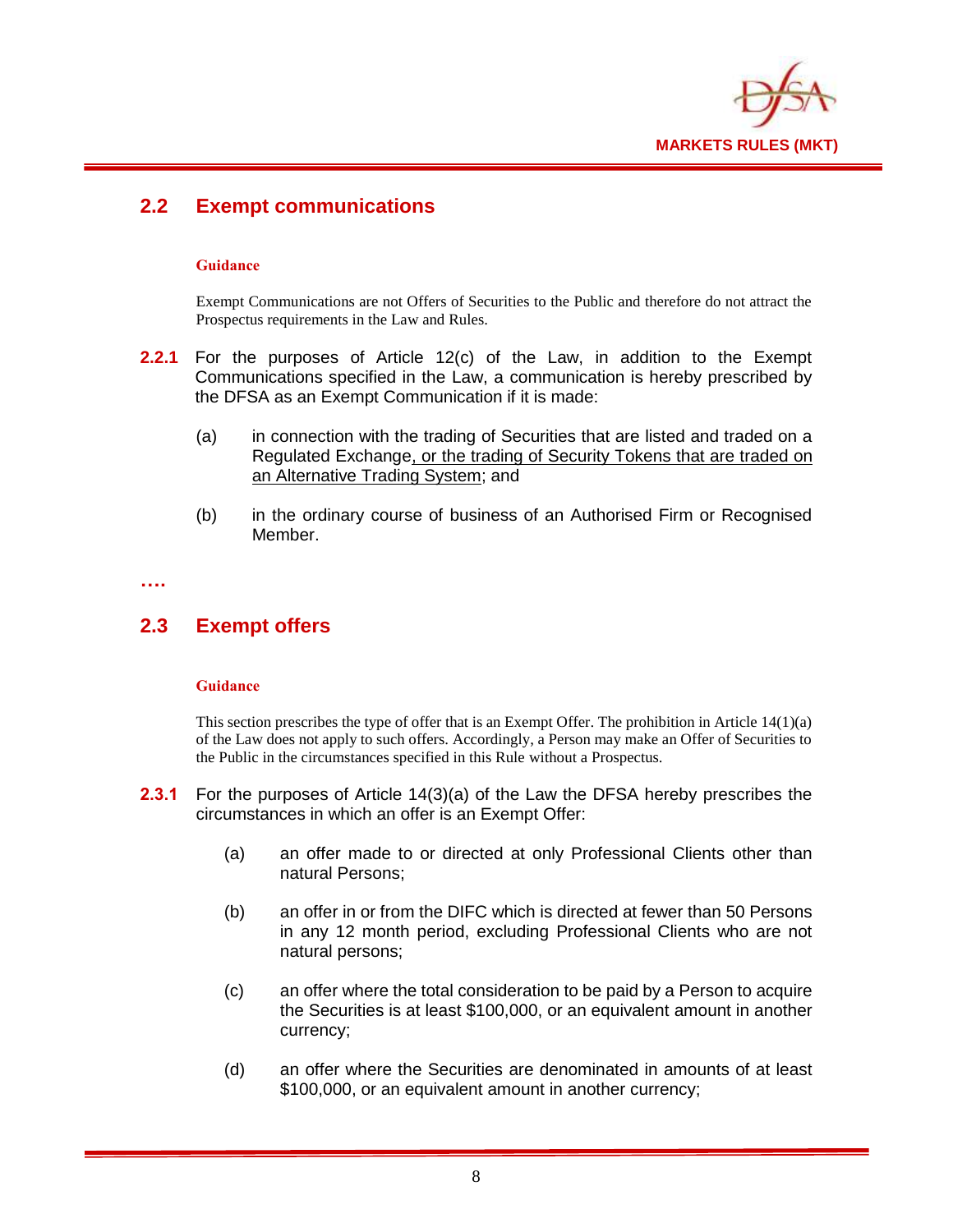

- (e) an offer where the total aggregate consideration for the Securities offered is less than \$100,000, or an equivalent amount in another currency, calculated over a period of 12 months;
- (f) an offer where Shares are issued in substitution for Shares of the same class as already issued, where the issue of the new Shares does not involve any increase in the issued share capital:
- (g) an offer where the Securities are Convertibles issued under a Prospectus to existing members or creditors of the Issuer or a member of its Group and there is no additional consideration to be paid;
- (h) an offer where the Securities are offered in connection with a Takeover and a document is made available containing information which is considered by the DFSA as being equivalent to that of a Prospectus;
- (i) an offer where the Securities are offered, allotted or to be allotted in connection with a merger if a document is available containing information which is regarded by the DFSA as being equivalent to that of a Prospectus;
- (j) an offer where the Securities are offered, allotted or to be allotted in connection with a rights issue where:
	- (i) the Securities are of a class subject to Reporting Entity disclosure; and
	- (ii) a document is made available containing information on the number and nature of the Securities including rights attaching to those Securities and the reasons for and details of the Offer;
- (k) an offer where the Shares are offered, allotted or to be allotted to existing shareholders free of charge or dividends paid out in the form of Shares of the same class as the Shares in respect of which the dividends are paid, and a document is made available containing information on the number and nature of the Shares and the reasons for and details of the offer;
- (l) an offer where the Securities are offered, allotted or to be allotted to an existing or former director or Employee, or any Close Relative of such a director or Employee, of the Issuer or a member of the same Group as the Issuer and:
	- (i) the Issuer or the member of the Group already has its Securities admitted to trading on a Regulated Exchange; and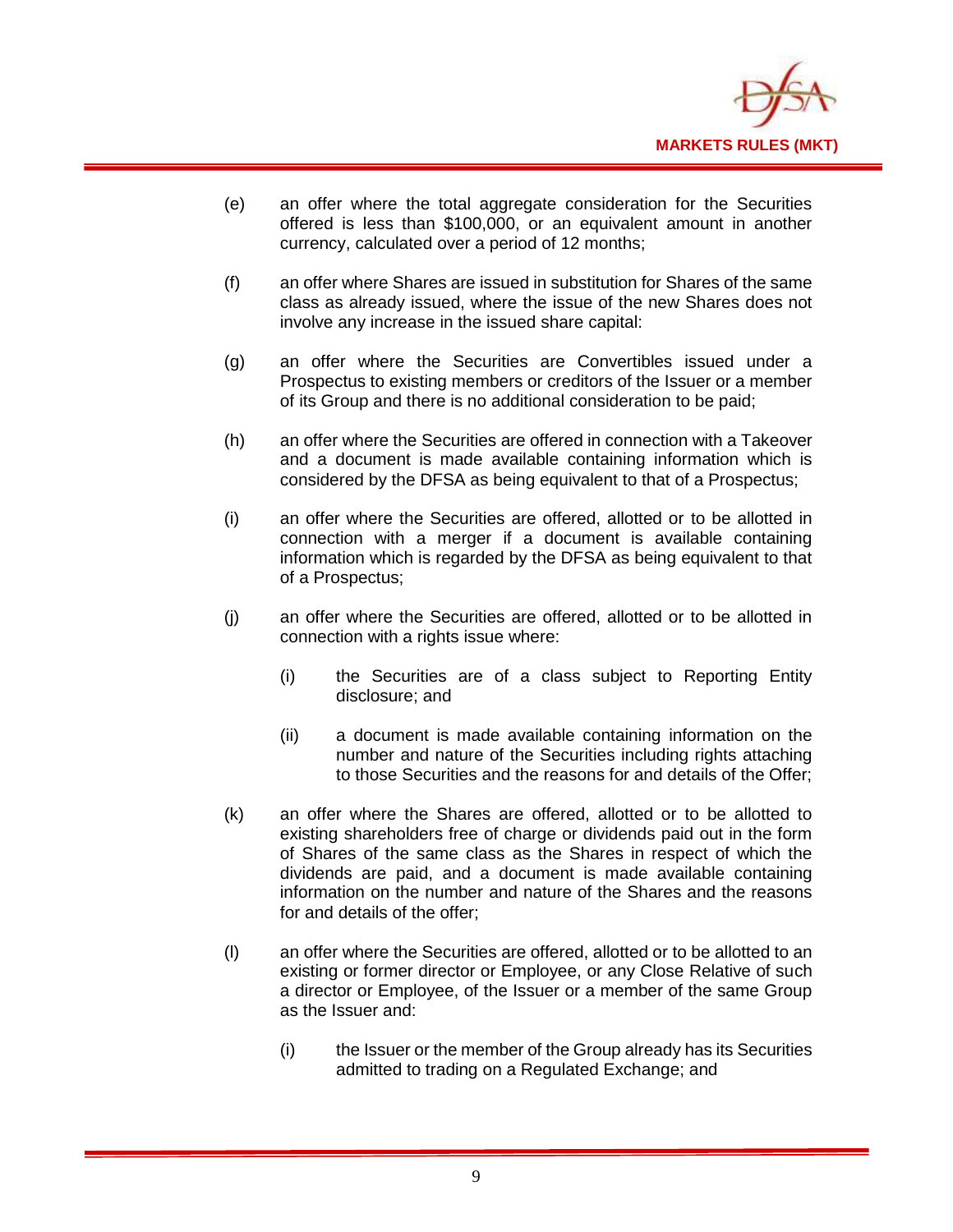

- (ii) a document is made available to the offerees containing information on the number and nature of the Securities and the reasons for and details of the offer; or
- (m) an offer of Securities that meets all of the following conditions:
	- (i) the offer is made only through an Investment Crowdfunding Platform, or a Property Investment Crowdfunding Platform, operated by a Crowdfunding Operator;
	- (ii) the offer is made to and directed at only investors who are Clients of the Crowdfunding Operator; and
	- (iii) the total aggregate consideration for the offer of Securities is not more than \$5 million, or an equivalent amount in another currency, calculated over a period of 12 months.

#### **Guidance**

For the purposes of Rule 2.3.1(d), an offer of Security Tokens denominated in an amount of at least \$100,000 or the equivalent in another currency will be an Exempt Offer. However, any further offer of a fractional interest in those Security Tokens for less than \$100,000, or the equivalent in another currency, will not be an Exempt Offer.

#### **….**

## **2.4 Exempt securities**

**….**

- **2.4.2** (1) All Securities in a class of Securities admitted to listing and trading including pursuant to Rule 2.4.1 must be traded on an Authorised Market Institution or a Regulated Exchange.
	- (2) All Securities in a class of Security Tokens admitted to trading on an Alternative Trading System, including those specified under Rule 2.4.1, must be traded on an Alternative Trading System, an Authorised Market Institution or a Regulated Exchange.

**….**

## **2.5 Prospectus structure and content**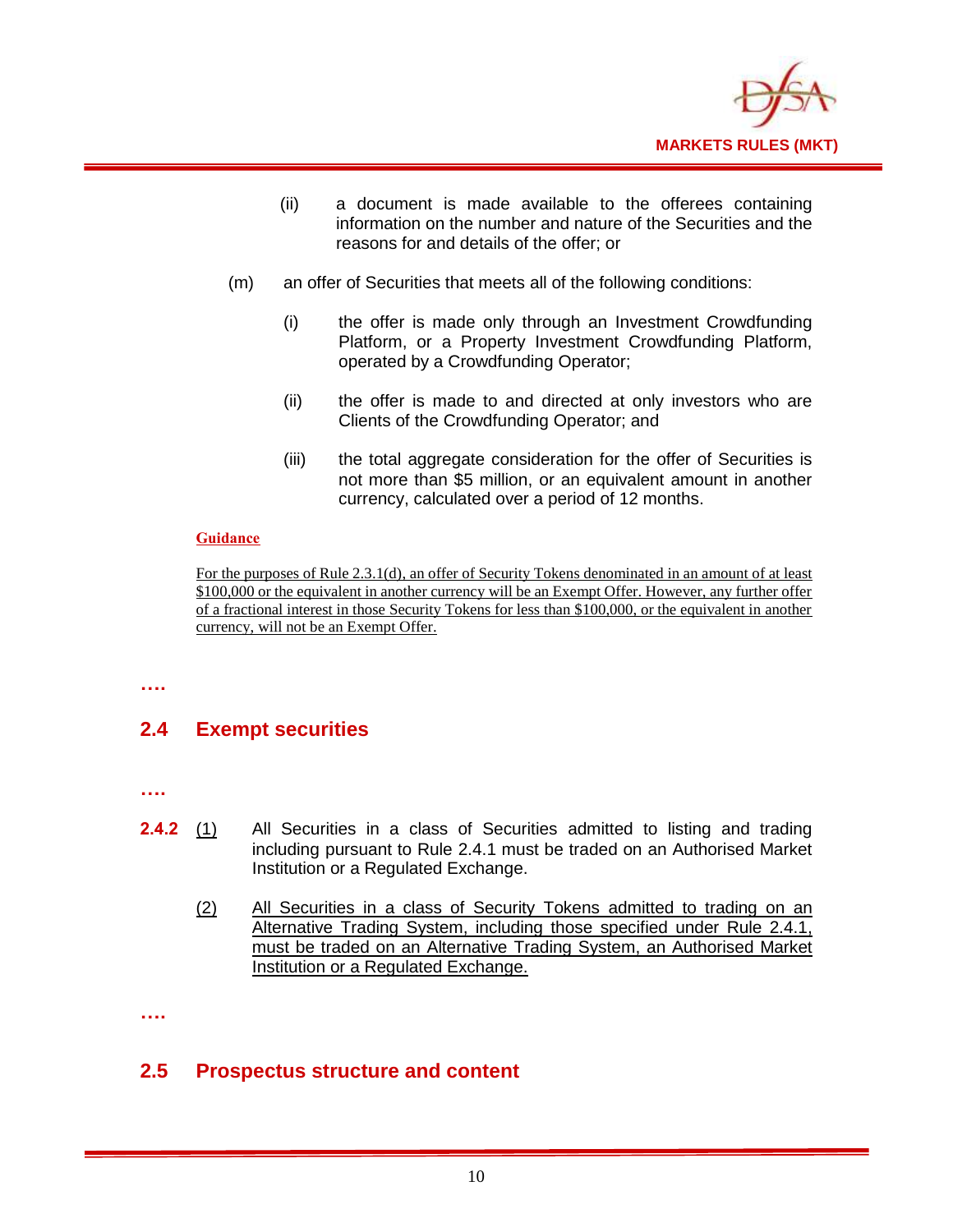

#### **Guidance**

Where the term "Prospectus Offer" is used in this section in reference to a Person, such a Person is either making an Offer of Securities to the Public, or seeking to have Securities admitted to trading on an Authorised Market Institution or seeking to have Security Tokens admitted to trading on an Alternative Trading System (see the definition of the term "Prospectus Offer" in Article 14(4)(a) of the Law).

- **2.5.1** (1) A Person making a Prospectus Offer may, subject to section 2.9, produce a Prospectus structured either as:
	- (a) multiple documents comprising:
		- (i) a Summary;
		- (ii) a Registration Statement; and
		- (iii) a Securities Note; or
	- (b) a single document containing a Summary and all the information required to be included in the Registration Statement and Securities Note.
	- (2) For the purposes of Article 15(2) of the Law, the Prospectus must:
		- (a) present information in a form which is comprehensible and easy to analyse;
		- (b) contain the documents and information specified in (1)(a) or (b) as are applicable; and
		- (c) in the case of an Offer of Securities to the Public, have an application form that meets the requirement in Rule 2.5.6.
	- (3) Without prejudice to the general disclosure required under Article 15 of the Law, the Person producing the Prospectus must ensure that the Prospectus contains:
		- (a) the statements and information required to be included in the Summary, as prescribed in Rule 2.5.2;
		- (b) all the information relating to the Issuer, as required to be included in a Registration Statement as set out in App1 section A1.1;
		- (c) all the information relating to the Securities, as required to be included in a Securities Note as set out in App1 section A1.2;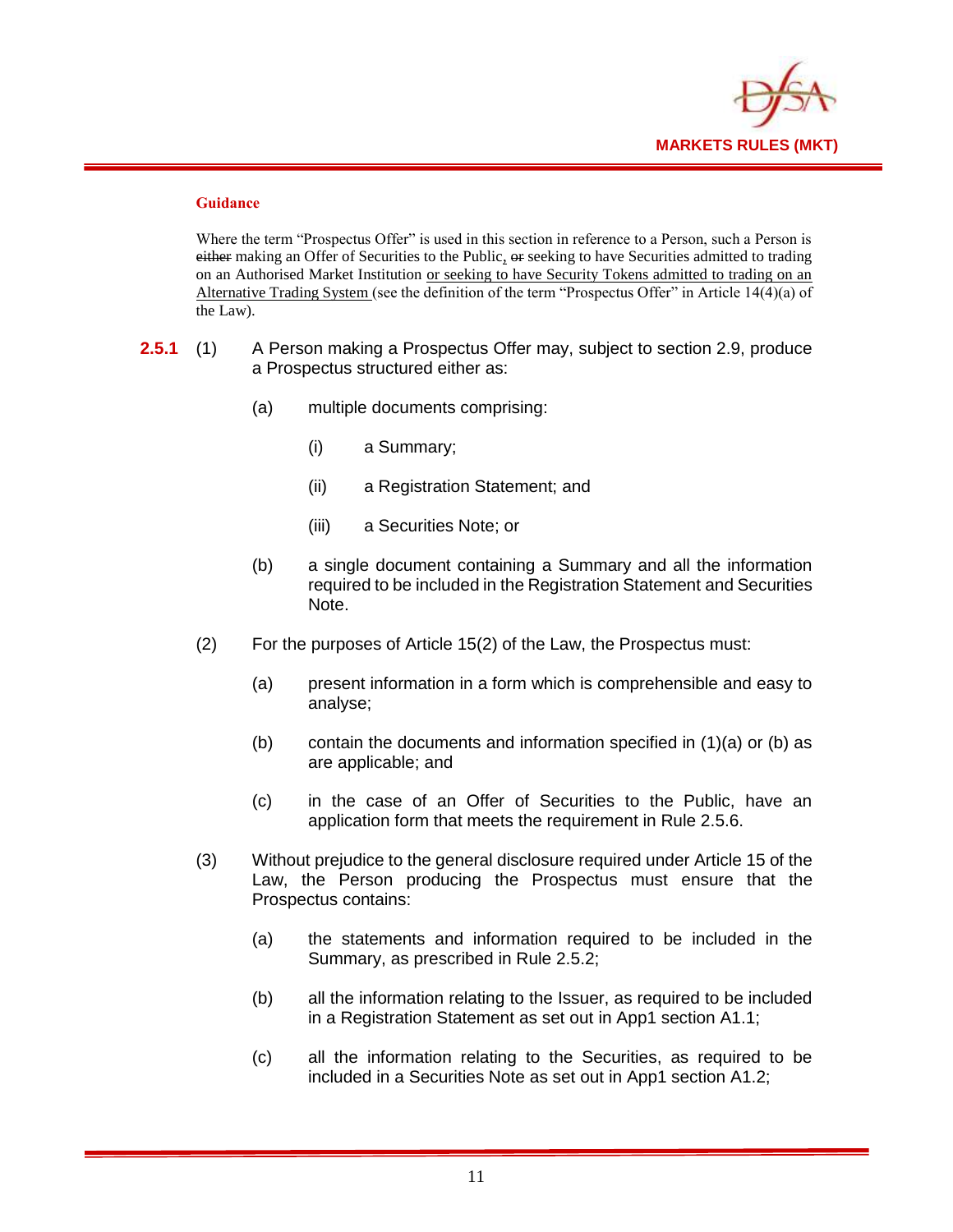

- (d) in the case of a Prospectus relating to a Security Token, the additional information set out in App 7; and
- (de) a prominent disclaimer in bold, on the front page of the Prospectus, as follows:

"The DFSA does not accept any responsibility for the content of the information included in the Prospectus, including the accuracy or completeness of such information. The liability for the content of the Prospectus lies with the Issuer of the Prospectus and other Persons, such as Experts, whose opinions are included in the Prospectus with their consent. The DFSA has also not assessed the suitability of the Securities to which the Prospectus relates to any particular investor or type of investor. If you do not understand the contents of this Prospectus or are unsure whether the Securities to which the Prospectus relates are suitable for your individual investment objectives and circumstances, you should consult an authorised financial advisor."

**….**

- **2.5.5** Where a Prospectus contains a Registration Statement produced prior to the date of the Summary and the Securities Note, the Person producing the Prospectus must ensure that both the Summary and the Securities Note:
	- (a) state the date of preparation of the Registration Statement; and
	- (b) update any disclosure in the Registration Statement to the extent necessary in order to comply with these Rules by setting out on the front page of the Securities Note:
		- (i) if relevant, the website at which any subsequent disclosure is made available; and
		- (ii) an address at which the full text of any such disclosures is made available free of charge.

#### **Guidance**

1. The above provisions are designed to provide flexibility so that Persons making Prospectus Offers can make multiple offers using the same Registration Statement. However, care should be taken to ensure that the Registrations Statement and the Securities Note together provide all the information required to be contained in a Prospectus pursuant to Article 15(1) of the Law and the Rules.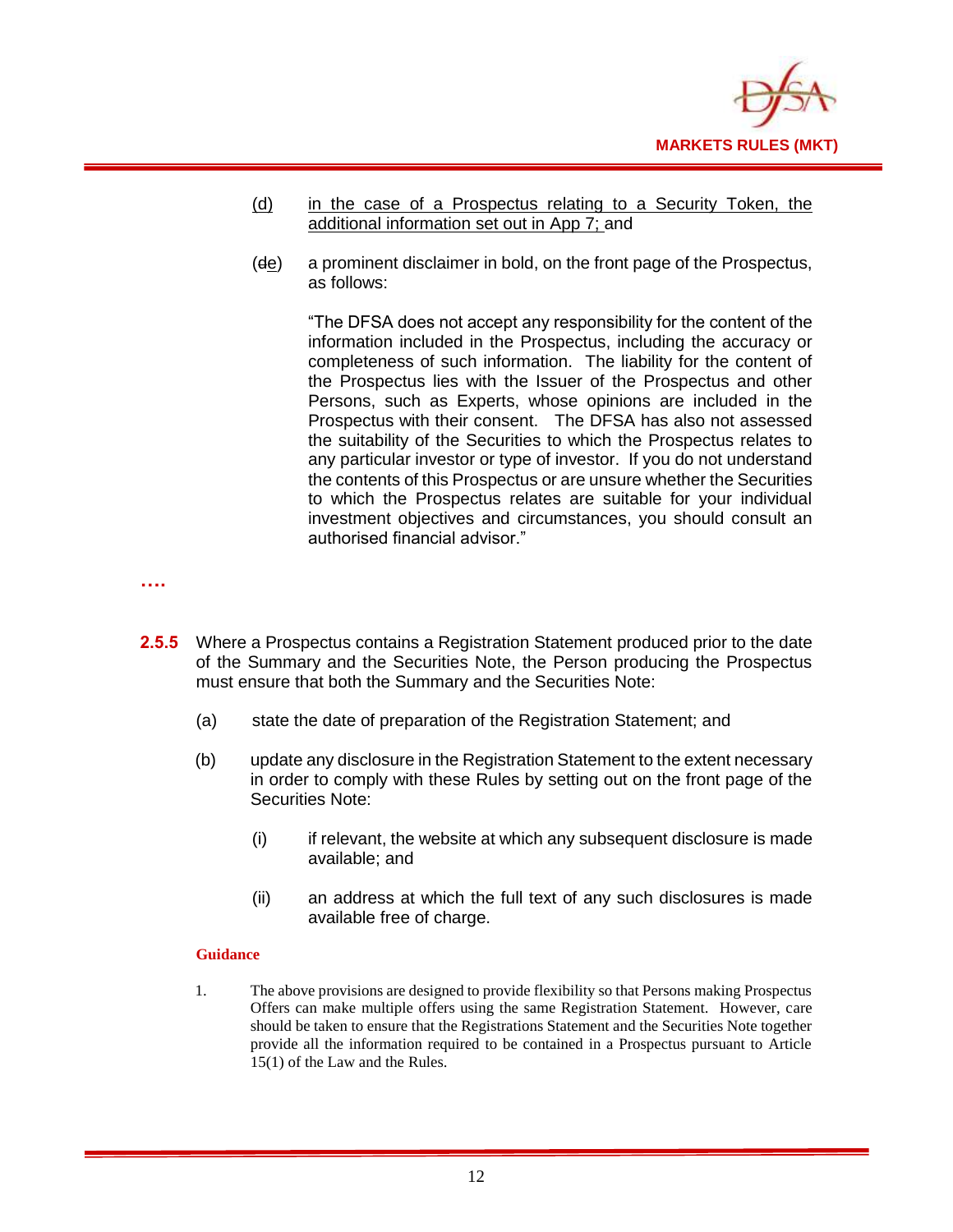

- 2. There are additional disclosure requirements applicable to Islamic Securities contained in the IFR module.
- 3. Where the term "Prospectus Offer" is used in this section reference to a Person, such a Person is either making an Offer of Securities to the Public,  $\Theta$  seeking to have Securities admitted to trading on an Authorised Market Institution, or seeking to have Security Tokens admitted to trading on an Alternative Trading System (see the definition in Article 14(4)(a) of the Law).

**….**

## **2.7 Offer documents from other jurisdictions**

- **2.7.1** (1) The DFSA may, subject to (2), approve an offer document produced under legislation in a jurisdiction other than the DIFC for the purposes of meeting the Prospectus requirements in this chapter where:
	- (a) it is satisfied that:
		- (i) the Prospectus contains information equivalent to that which is required for a Prospectus in this chapter; and
		- (ii) the offeror meets all the other requirements relating to a Prospectus Offer as prescribed in the Rules; or
	- (b) the other jurisdiction provides a level of regulation relating to the offer which is acceptable to the DFSA.
	- (2) The DFSA may, subject to (3), approve an offer document referred to in (1) in accordance with the requirements and procedures set out in section 2.6 and, subject to such conditions or restrictions imposed by the DFSA as it sees fit.
	- (3) An application for approval of an offer document produced in accordance with the legislation in a jurisdiction other than the DIFC must:
		- (a) be made using the appropriate form in AFN;
		- (b) be accompanied by the relevant fee prescribed in FER; and
		- (c) include:
			- (i) where the offer document referred to in (1) is not in the English language, an English translation acceptable to the DFSA; and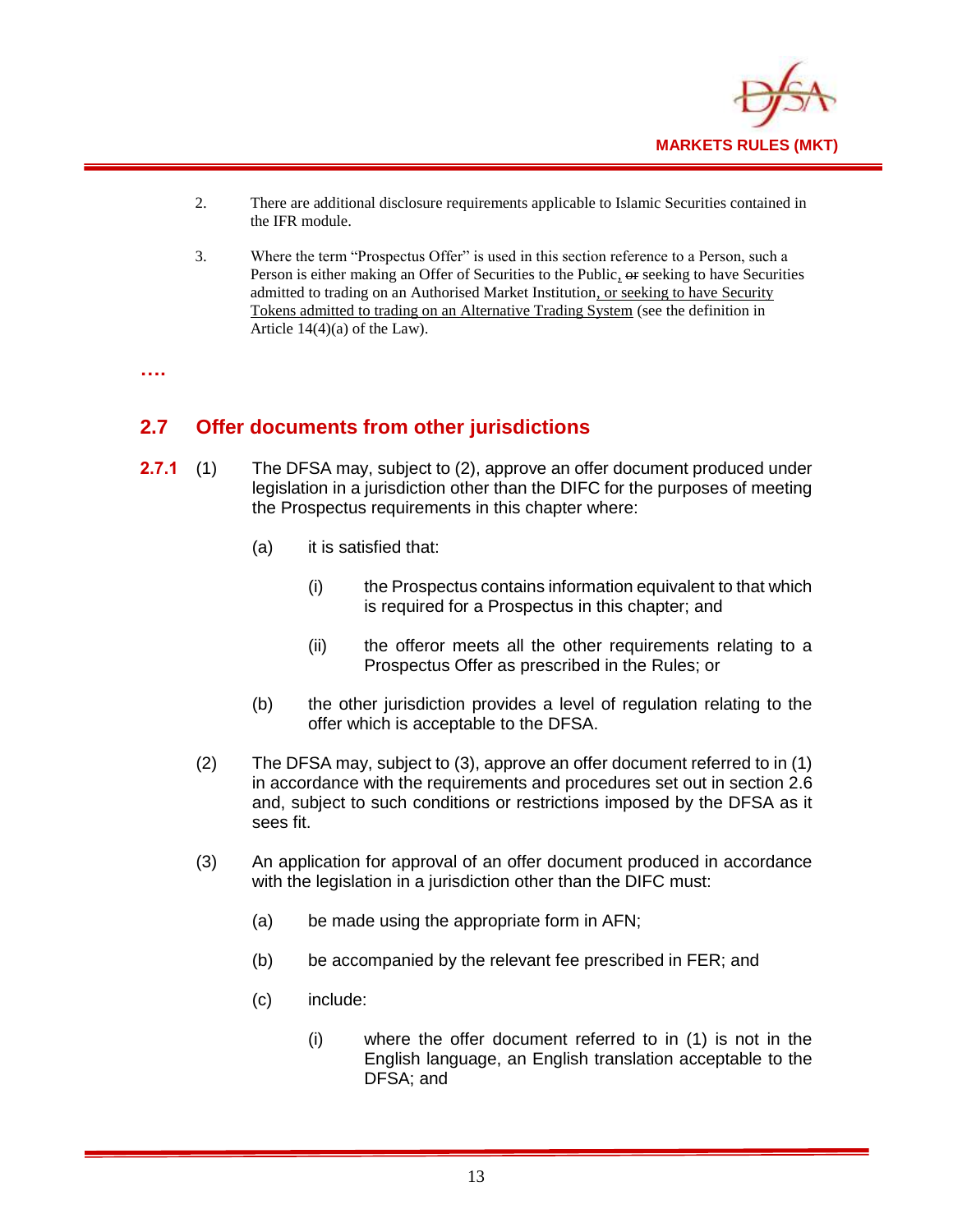

- (ii) a clear statement that it is an offer document prepared in accordance with the requirements applicable in the relevant jurisdiction and not in the DIFC.
- (4) An offer document referred to in (1) is an Approved Prospectus for the purposes of Article 14(1) of the Law where it has been approved by the DFSA in accordance with the requirements in this Rule and section 2.6.
- (5) The procedures in Schedule 3 to the Regulatory Law apply to a decision of the DFSA under this Rule not to approve an offer document or to impose conditions or restrictions on an approval.
- (6) If the DFSA decides to exercise its power under this Rule not to approve an offer document or to impose conditions or restrictions on an approval, the applicant may refer the matter to the FMT for review.

#### **Guidance**

- (1) A Person considering filing an offer document pursuant to Rule 2.7.1 should approach the DFSA at the earliest possible time to discuss how to proceed. This is because the DFSA will undertake the assessment required under Rule 2.7.1 on a case-by-case basis. See Guidance item 1 under Rule 2.6.2 for details relating to the DFSA Prospectus approval process.
- (2) Where an offer document referred to in Rule 2.7.1(1) relates to a Security Token, the DFSA will assess whether the offer document contains additional information equivalent to that specified in App 7 and referred to in Rule 2.5.1(3)(d), to determine whether it is satisfied that the requirement in Rule  $2.7.1(1)(a)(i)$  is met

**….**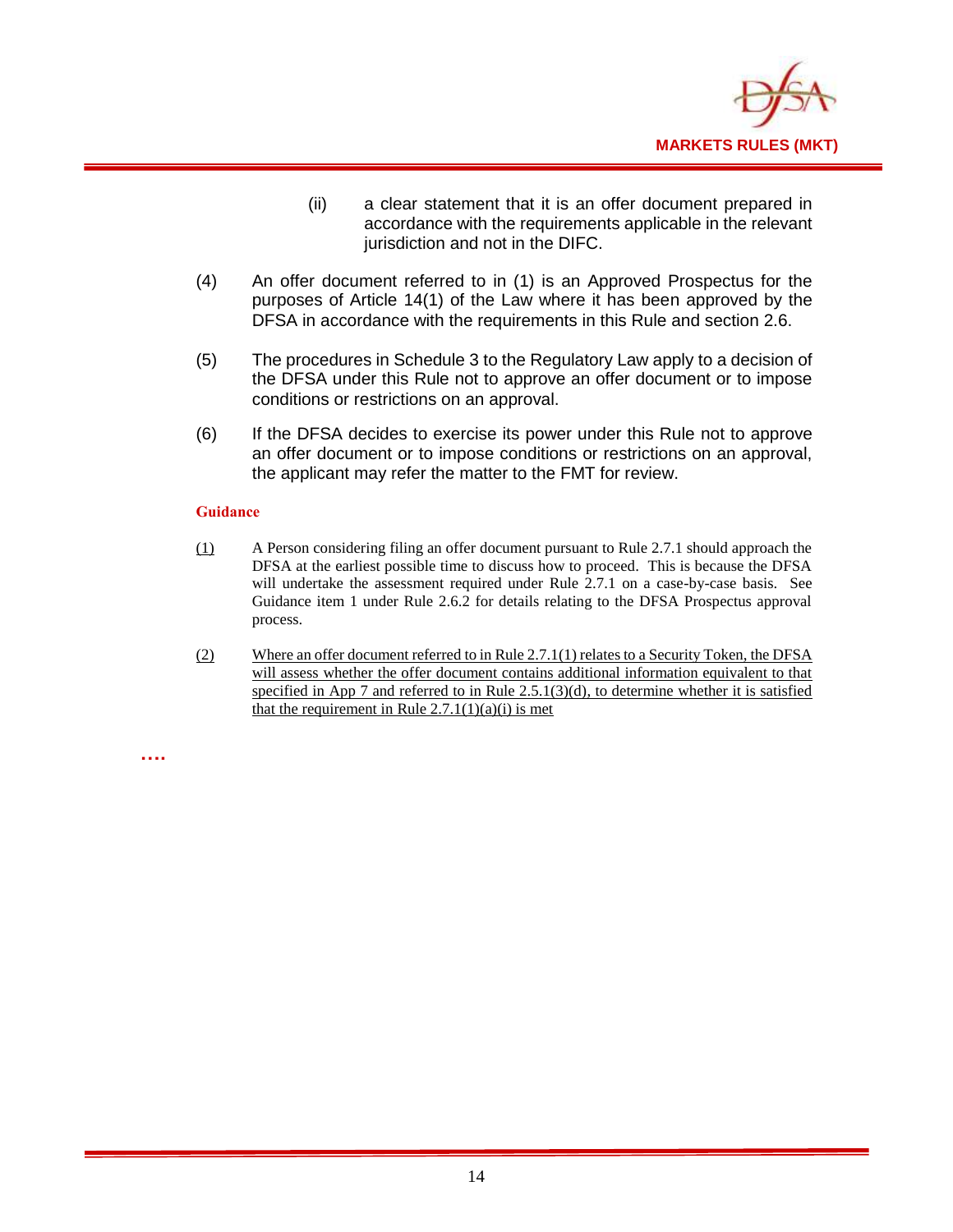

## **3 GOVERNANCE OF REPORTING ENTITIES**

#### **Guidance**

Governance requirements set out under this Part are designed for the purposes of Article 39 of the Law.

## **3.1 Application**

- **3.1.1** (1) This chapter applies to every Reporting Entity except where a narrower application is provided in respect of any particular class of Securities.
	- (2) This chapter does not apply to a Reporting Entity of a Listed Fund or an ATS Traded Fund.

#### **Guidance**

See Chapter 6 for the governance requirements applicable to Reporting Entities of Listed Funds and ATS Traded Funds.

#### **….**

## **4 MARKET DISCLOSURE**

## **4.1 Application**

- **4.1.1** (1) This chapter applies, subject to (2), to every Reporting Entity other than that of a Listed Fund or an ATS Traded Fund.
	- (2) The requirements in this section do not apply to a Reporting Entity if the relevant market disclosure has already been made in relation to the Securities either by another Person or in relation to other securities.

#### **Guidance**

- 1. The market disclosure requirements applicable to Listed Funds and ATS Traded Funds are in chapter 6.
- 2. This chapter sets out the obligations of Reporting Entities to disclose and control information in order to protect actual and potential investors and to maintain a fair,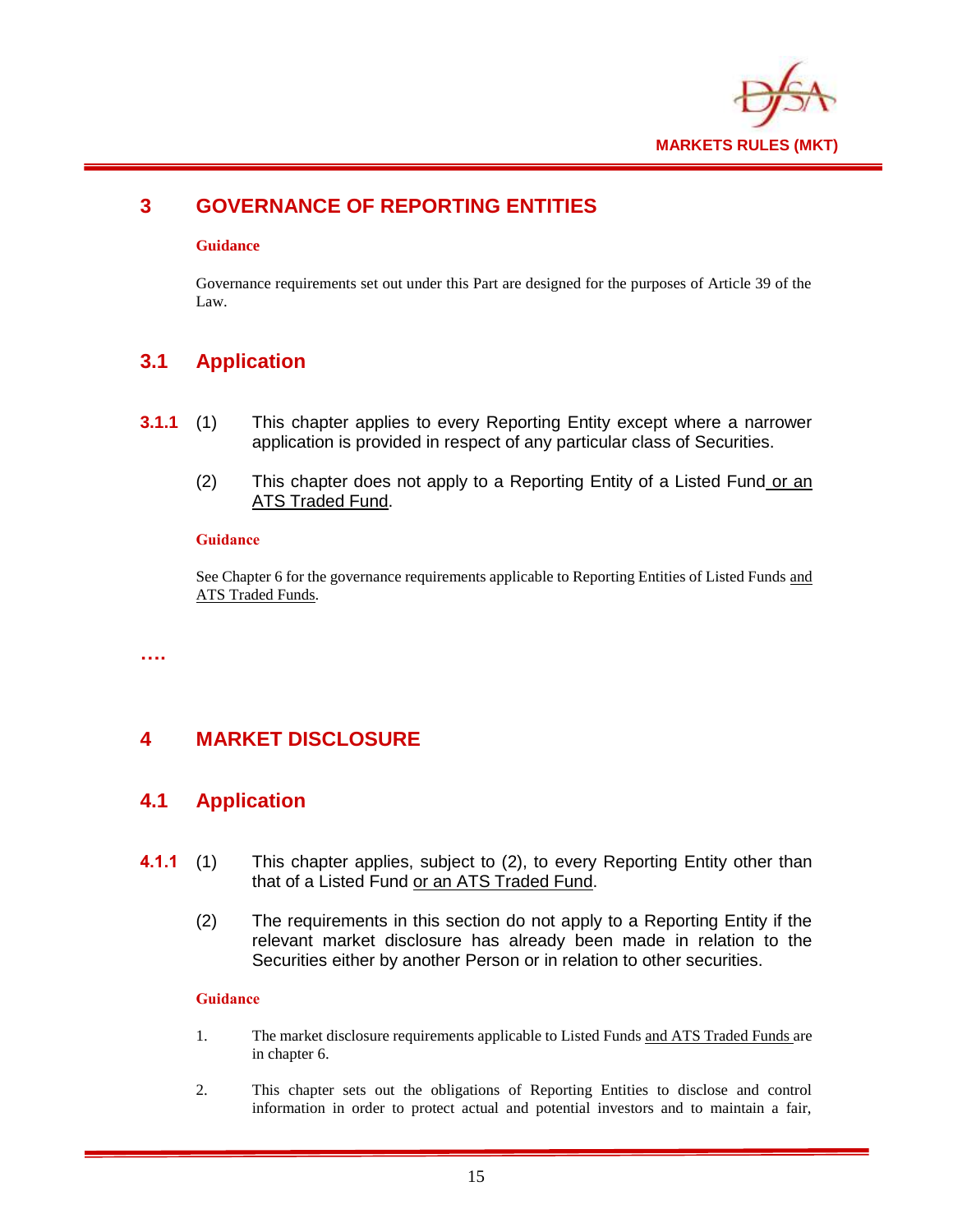

informed and orderly market in Securities. This chapter also sets out the limited circumstances under which a Reporting Entity may selectively disclose Inside Information, delay public disclosure and control access to such information in order to limit the potential market abuse.

3. The DFSA recognises the importance to the market of accurate, up-to-date information about Reporting Entities. Reporting Entities are therefore required to disseminate Inside Information as soon as possible. Where these obligations are not met and the DFSA considers it appropriate, the DFSA may seek one or more sanctions as specified in Part 7 of the Law.

## **4.2 Disclosure of inside information**

#### **Timely disclosure**

- **4.2.1** (1) A Reporting Entity must make timely disclosure of Inside Information in accordance with the requirements in this section.
	- (2) A Reporting Entity must ensure that the disclosure it makes pursuant to (1) is not misleading, false or deceptive and does not omit anything likely to affect the import of the information.
	- (3) For the purposes of complying with the requirement in (1), the Reporting Entity must, subject to Rule 4.2.3 and 4.2.4, make disclosure as soon as possible and in the manner specified in Rule 4.7.1.

#### **Guidance**

- 1. A Reporting Entity is required to disclose Inside Information as soon as possible. In practice, a short period before announcing Inside Information is permitted where a Reporting Entity is affected by an unexpected event and the Reporting Entity needs to clarify the situation or take legal advice so that any information released is accurate and not misleading. Any delay should be limited to a period no longer than is reasonably necessary in the circumstances. Where there is a danger of the information leaking out in the meantime, the Reporting Entity should make a holding announcement giving an outline of the subject matter of the announcement, the reasons why a full announcement cannot yet be made and undertaking to make a full announcement as soon as possible.
- 2. For the disclosure to be not misleading, false or deceptive, a Reporting Entity should provide information that is accurate, factual and complete. Any incomplete or inaccurate information, such as omission of relevant information, would be misleading or deceptive. Information should be provided in an easy to understand manner and not for promotional purposes. The use of imprecise and confusing language such as 'double digit' or 'in excess of last year' should be avoided as it does not allow investors to properly assess the information for the purpose of making an informed decision relating to the relevant Securities.
- 3. Where a Reporting Entity realises that it has or may have breached its continuous disclosure obligations, it should contact the DFSA to discuss the matter and seek guidance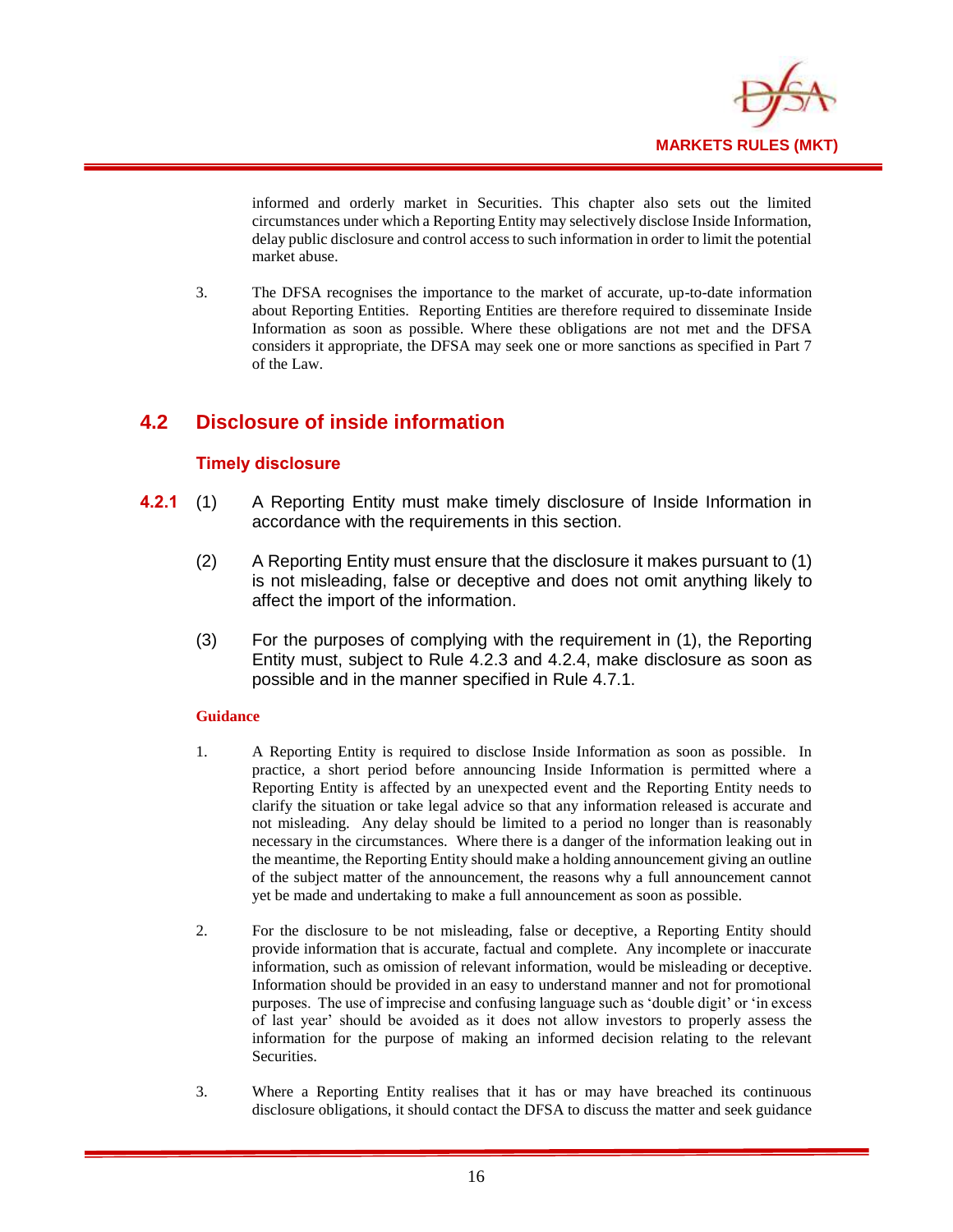

on remedying the situation and on taking steps to ensure that similar breaches are prevented from recurring.

- 4. A confidentiality agreement should not prevent an entity from complying with its obligations relating to the disclosure of Inside Information.
- 5. If, for any reason, a Reporting Entity is unable, or unwilling to make a holding announcement it may be appropriate for the Reporting Entity to file a report pursuant to Rule 4.2.5 and for the trading of its Securities to be suspended until the Issuer is in a position to make an announcement.

#### **Identifying inside information**

6. Inside Information is defined in Article  $63(1)(a)$  of the Law as:

*"information in relation to Investments of a precise nature which:* 

- *(i) is not generally available;*
- *(ii) relates, directly or indirectly, to one or more Reporting Entities or the issuer of the Investments concerned or to one or more of the Investments; and*
- *(iii) would, if generally available, be likely to have a significant effect on the price of the Investments or on the price of related investments."*
- 7. For the purposes of Article 63(1)(a), information is considered "precise" if it:
	- a. indicates circumstances that exist or may reasonably be expected to come into existence or an event that has occurred or may reasonably be expected to occur; and
	- b. is specific enough to enable a conclusion to be drawn as to the possible effect of those circumstances or that event on the price of Investments or related investments.
- 8. Similarly, information would be likely to have a "significant effect on price" if and only if it is information of that kind which a reasonable investor would be likely to use as part of the basis of his investment decisions.
- 9. The Reporting Entity is itself best placed to determine whether information, if made public, is likely to have a significant effect on the price of the relevant Securities, as what constitutes Inside Information will vary widely according to circumstances.

#### **Financial forecasts and expectations**

10. Where a Reporting Entity makes a market announcement which includes a profit or revenue forecast, such forecasts become, as soon as made, factored into the market pricing of the relevant Securities. If the Reporting Entity becomes aware that there is likely to be a material difference between the forecast and the true outcome, the Reporting Entity should make an announcement correcting the forecast as soon as possible so that the market pricing reflects the accurate position.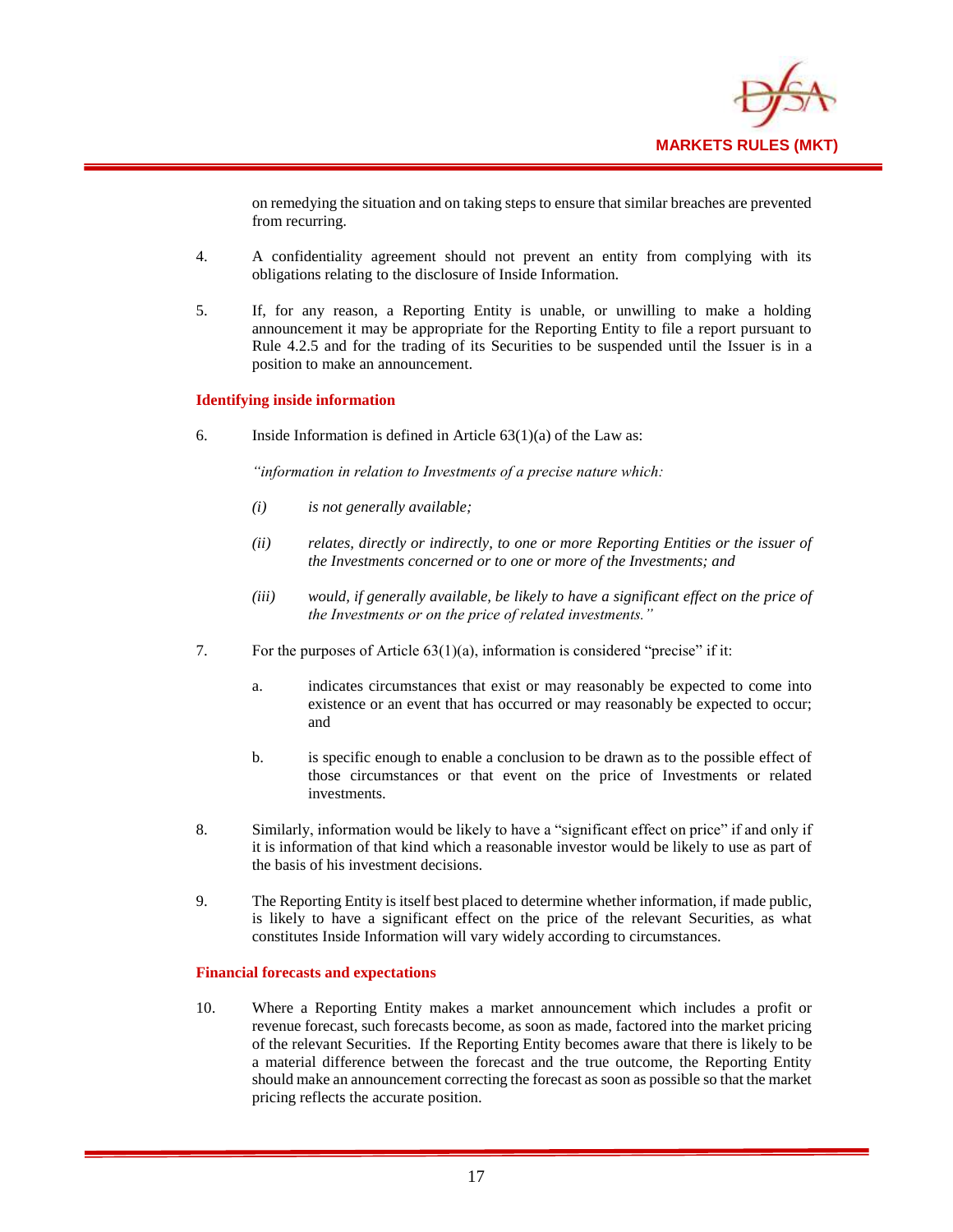

- 11. In relation to financial forecasts published by a Reporting Entity, the DFSA considers that circumstances giving rise to a variation from the previous one should generally be considered Inside Information and should be disclosed by the Reporting Entity as soon as possible. Even where a Reporting Entity has not made a previous forecast, circumstances giving rise to a variation of profit or revenue from the previous corresponding reporting period should be disclosed where such circumstances would have a significant effect on the price of relevant Securities. Generally, a change of 10% or more is a material change, but in some circumstances, a smaller variation may also be disclosable if it would reasonably be considered to have a significant effect on the price of the relevant Securities.
- 12. In making such disclosure, the Reporting Entity should provide clear details of the extent of the variation. For example, a Reporting Entity may indicate that, based on management accounts, its expected net profit will be an approximate amount (e.g. approximately \$15 million) or alternatively within a stated range (e.g. between \$14m and \$16m). Alternatively, a Reporting Entity may indicate an approximate percentage movement (e.g. up or down by 35%).

#### **Relationship between continuous disclosure and periodic disclosures**

- 13. Periodic disclosures by Reporting Entities are required in a number of circumstances, and examples can include interim and annual financial reports and accounts, prospectuses, bidder's statements and target's statements.
- 14. In the course of preparing these disclosure documents, Reporting Entities may become aware of Inside Information which was previously insufficiently precise to warrant disclosure. In such circumstances, a Reporting Entity should not defer releasing that information until the periodic disclosure or other document is finalised. In such circumstances, a Reporting Entity is expected to make an announcement containing the Inside Information as soon as possible.

#### **Securities of the same class admitted to trading in more than one jurisdiction**

- 15. Reporting Entities with Securities of the same class admitted to trading in more than one jurisdiction should ensure that the release of announcements containing Inside Information is co-ordinated across jurisdictions. If the requirements for disclosure are stricter in another jurisdiction than in the DIFC, the Reporting Entity must ensure that the same information is released in the DIFC as in that other jurisdiction.
- 16. Reporting Entities should not delay an announcement in the DIFC in order to wait for a market to open in another jurisdiction.

#### **Inside information related to the use of DLT**

17. Inside Information relating directly or indirectly to a Security Token may include matters arising due to the use of DLT that are capable of having a significant effect on the price of the Security Token. Such matters may, for example, include an interruption due to the creation of a 'fork' on the DLT or it becoming the target of a cyber-attack. A Reporting Entity for a Security Token must ensure that its systems and controls for identifying, controlling and handling Inside Information are adequate and will operate effectively should such matters arise, including through appropriate disclosure to markets.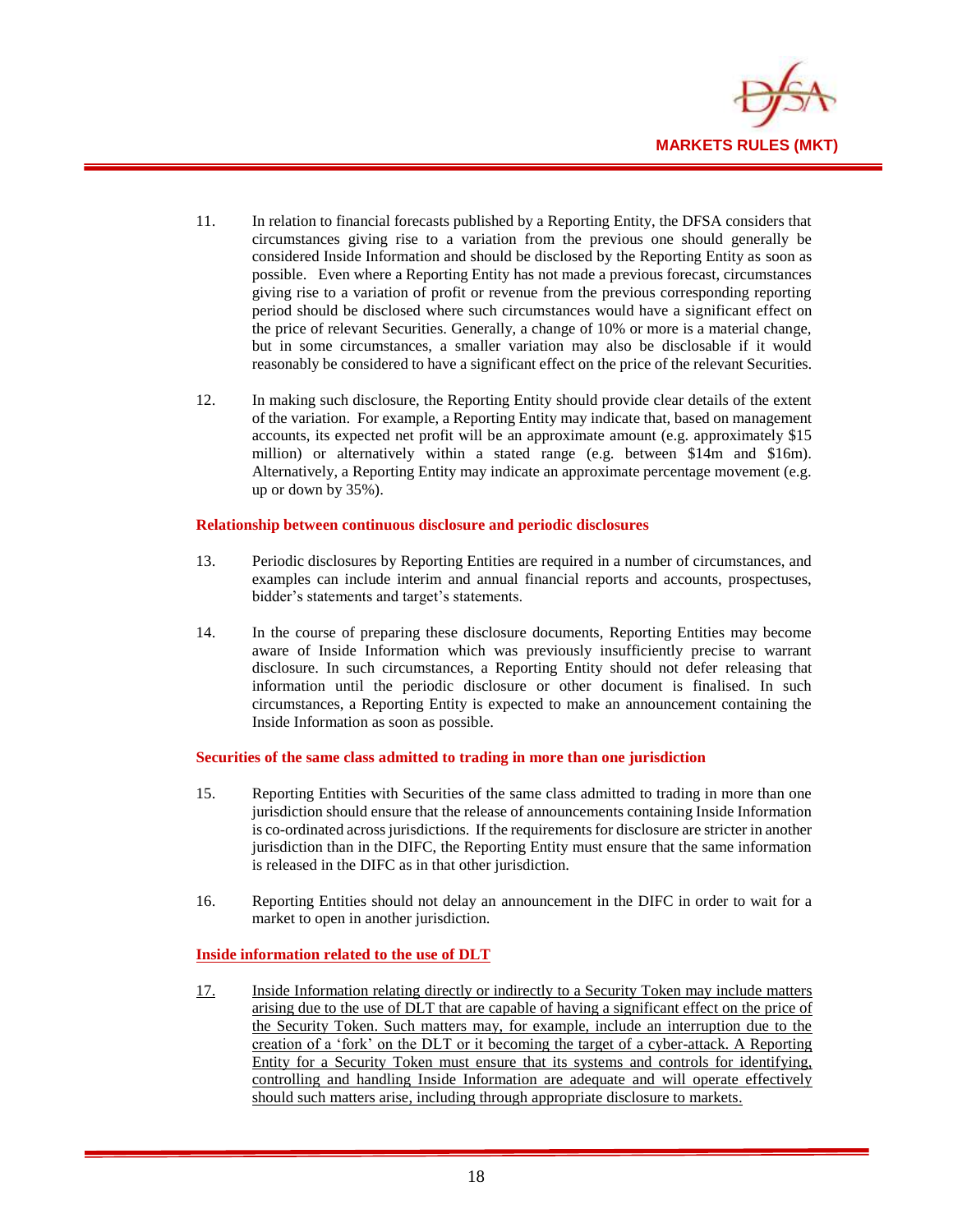

## **4.3 Disclosure of interests by connected persons**

#### **Guidance**

Article 42 of the Law requires certain persons connected to a Reporting Entity to file with the DFSA and the Reporting Entity a report in accordance with the requirements prescribed in the Rules.

#### **Application**

**4.3.1** This section applies to a Connected Person of a Reporting Entity other than that of a Listed Fund or an ATS Traded Fund.

#### **Guidance**

Chapter 6 contains Connected Person disclosure requirements relevant to Listed Funds and ATS Traded Funds.

**….**

**….**

## **5 ACCOUNTING PERIODS AND FINANCIAL REPORTS AND AUDITING**

**….**

## **5.1 Application**

**5.1.1** This section applies to every Reporting Entity other than that of a Listed Fund or an ATS Traded Fund, except where a narrower application is provided in respect of any particular class of Security.

#### **Guidance**

Chapter 6 contains the requirements relating to accounting periods and financial reporting in respect of Listed Funds.

**….**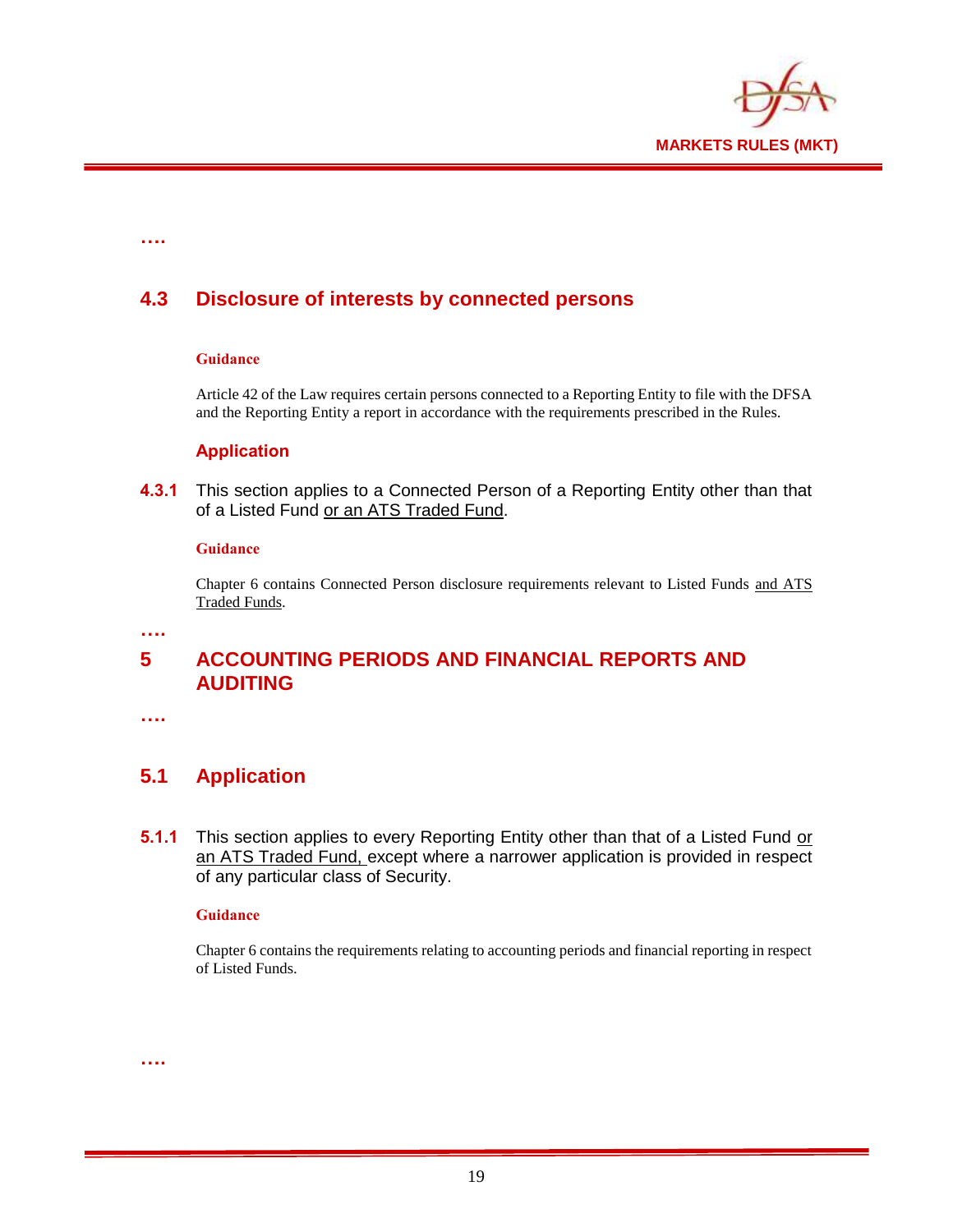

## **6 LISTED FUNDS AND ATS TRADED FUNDS**

## **6.1 Application and Interpretation**

- **6.1.1** (1) This chapter applies to:
	- (a) every Reporting Entity of a Listed Fund;
	- (b) every Reporting Entity of an ATS Traded Fund; and
	- $(bc)$  any other Person specified in the Rules.
	- (2) A reference to a Listed Fund in this chapter (including in App 3 which forms part of Rule 6.8.1), is to be read as including a reference to an ATS Traded Fund.

**….**

## **6.3 Prospectus requirements relating to a listed fund**

#### **Guidance**

- 1. The Prospectus requirements including content and structure in chapter 2 of this module do not apply to Prospectuses relating to Units of Funds. Prospectus requirements that apply to Offer of Units of Funds are found in the Collective Investment Law 2010 and the CIR module. See Article 10(1) of the Law which disapplies chapter 2 of this module to Fund Prospectuses.
- 2. However, under Article 14(1)(b) of the Law, a Prospectus is required for the purposes of admitting any Securities, including Units, to trading on an Authorised Market Institution, or for admitting Security Tokens to an Alternative Trading System. The Rules in this section 6.3 are designed to enable a Person seeking to have Units of a Fund admitted to trading on an Authorised Market Institution or, where the Units are Security Tokens, to an Alternative Trading System, to be able to use a Prospectus prepared in accordance with the requirements in the Collective Investment Law 2010 and the Rules in the CIR module if it is a Domestic Fund. In the case of Foreign Funds, the offer documents prepared in accordance with the requirements in a foreign jurisdiction will be acceptable in the circumstances prescribed in this section.
- **6.3.1** (1) A Person intending to have Units admitted to trading on an Authorised Market Institution or on an Alternative Trading System (where the Units are Security Tokens) must, subject to (2), (3) and (4), submit to the DFSA: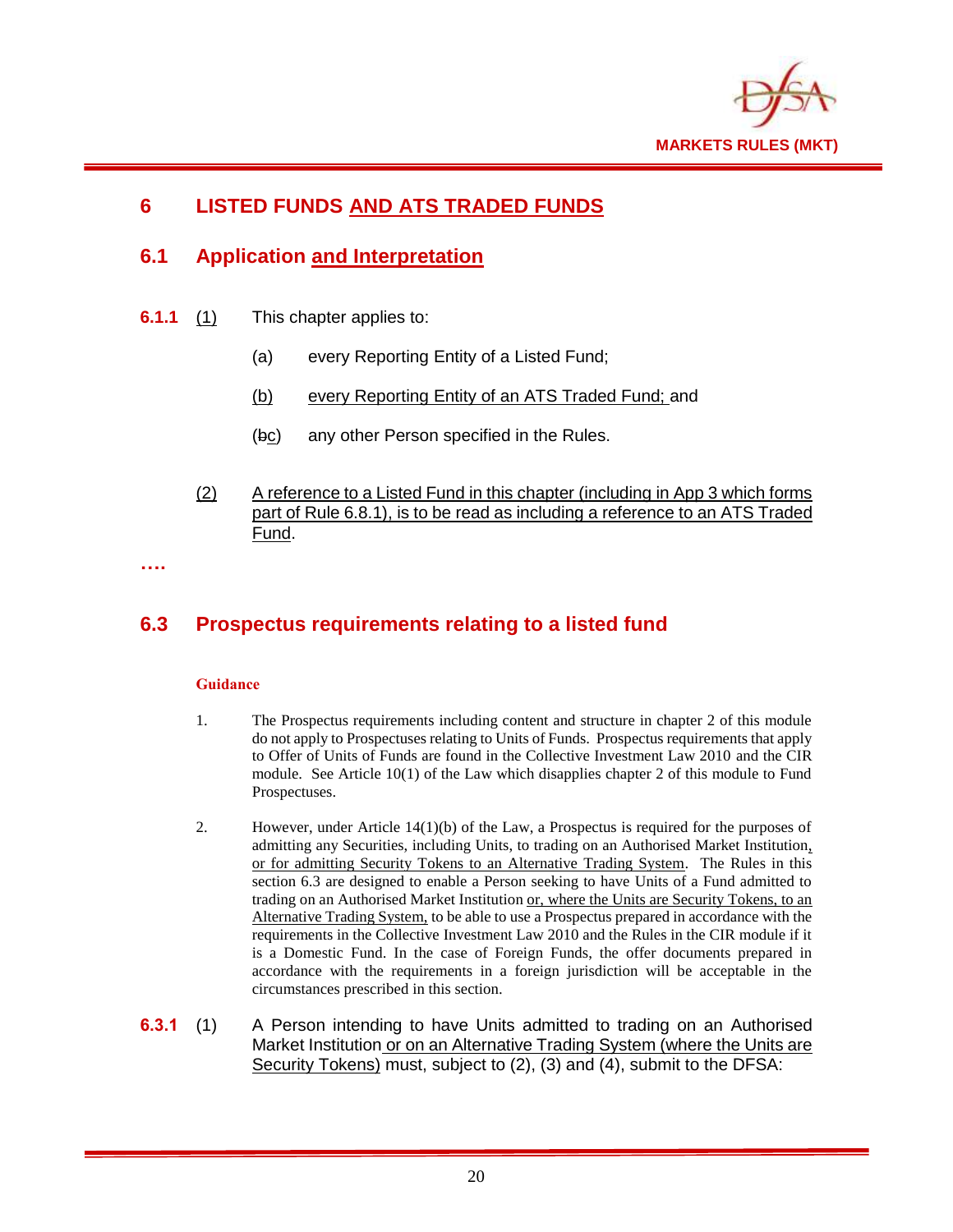

- (a) a completed application using the appropriate form set out in AFN and the relevant fee prescribed in FER;
- (b) a Prospectus relating to the Fund ("Fund Prospectus") which:
	- (i) complies with, in the case of a Domestic Fund, the requirements in the Collective Investment Law 2010 and CIR that apply to a Public Fund, and, where that Fund is also an Islamic Fund, the additional requirements in IFR chapter 6;
	- (ii) is prepared, in the case of a Foreign Fund, in accordance with the requirements in Rule 6.3.3; and
	- (iii) contains, unless it is an Islamic Listed Fund, a prominent disclaimer in bold, on the front page of the Prospectus, as follows:

"The DFSA does not accept responsibility for the content of the information included in the Prospectus, including the accuracy or completeness of such information. The liability for the content of the Prospectus lies with the Issuer of the Prospectus and other Persons, such as Experts, whose opinions are included in the Prospectus with their consent. The DFSA has also not assessed the suitability of the Securities to which the Prospectus relates to any particular investor or type of investor. If you do not understand the contents of this Prospectus or are unsure whether the Securities to which the Prospectus relates are suitable for your individual investment objectives and circumstances, you should consult an authorised financial advisor."

- (c) where subsequent drafts or versions of the Fund Prospectus are submitted, a marked up version showing changes from the previous version submitted to the DFSA;
- (d) if information is incorporated in the Fund Prospectus by reference to another document, a copy of that other document;
- (e) the identity of the Person who is or intends to be the Reporting Entity;
- (f) contact details of two individuals who are sufficiently knowledgeable about the content of the document referred to in (b) to be able to answer queries of the DFSA during business hours; and
- (g) any other information that the DFSA may require.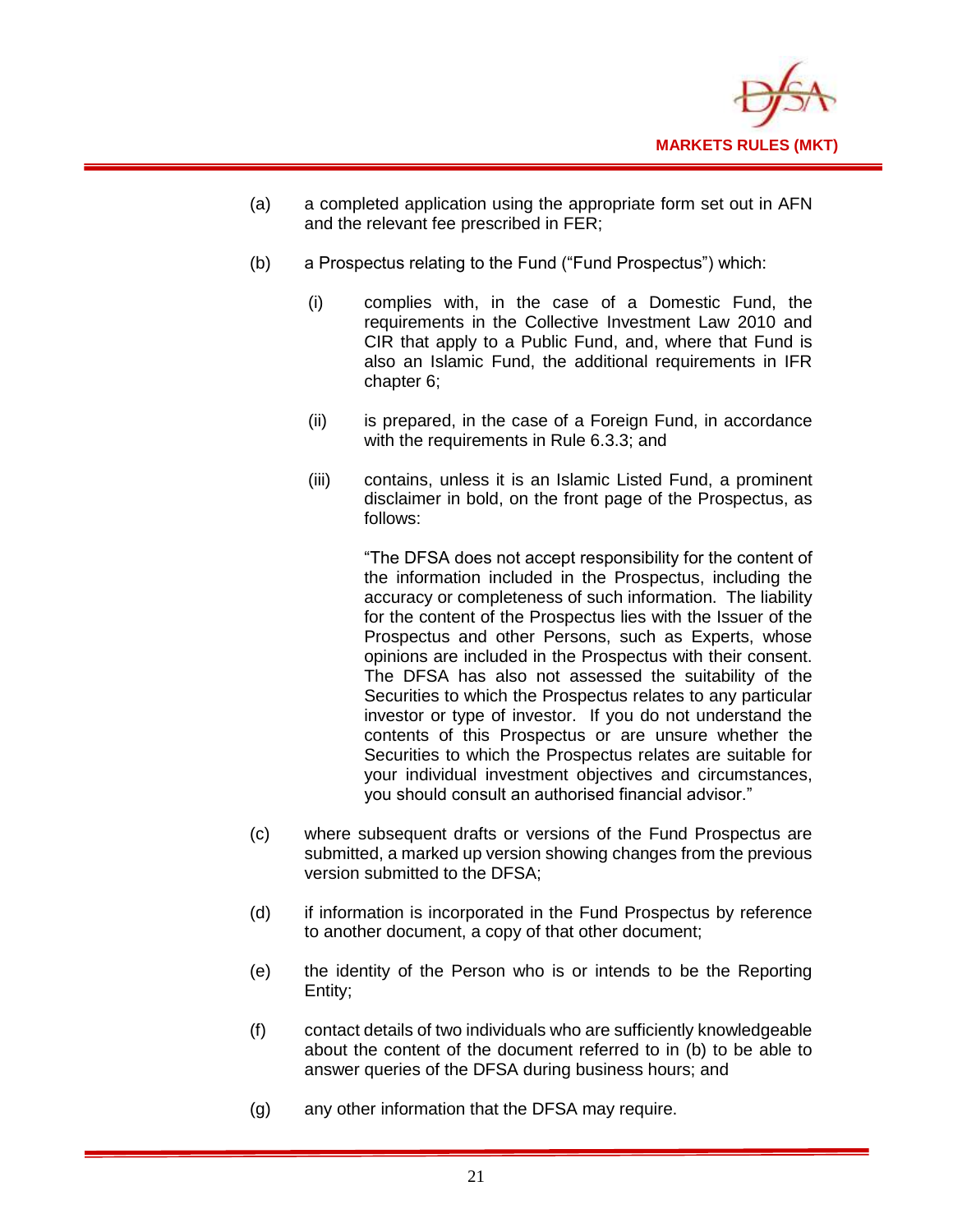

- (2) The application in (1) must be submitted to the DFSA:
	- (a) in the case of an applicant who has not made a previous Prospectus Offer, at least [20] business days prior to the intended date on which the applicant expects the Prospectus to be approved;
	- (b) in other cases, at least [10] business days before the intended date on which the applicant expects the Prospectus to be approved; and
	- (c) in the case of a Supplementary Prospectus, as soon as is reasonably possible.
- (3) In the case of a Supplementary Prospectus, the application for approval must:
	- (a) be made using the appropriate form set out in the AFN module;
	- (b) accompanied by the relevant fee prescribed in the FER module; and
	- (c) include:
		- (i) in the case of a Domestic Fund, a Supplementary Prospectus which meets the requirements in the Collective Investment Law 2010 and the CIR Rules, and where that Fund is an Islamic Fund, the additional requirements in IFR; and
		- (ii) in the case of a Foreign Fund, a document which meets the equivalent requirements applicable in the jurisdiction in which the Fund is established or domiciled.
- (4) In the case of a Passported Fund, the following disclaimer must be used instead of the disclaimer specified in  $(1)(b)(iii)$ :

"This is an Approved Prospectus for the purposes of admitting Securities, including units, to trading on an Authorised Market Institution in the Dubai International Financial Centre.

Notwithstanding that the DFSA has approved the prospectus, the DFSA does not accept responsibility for the content of the information included in the Prospectus, including the accuracy or completeness of such information. The liability for the content of the Prospectus lies with the Issuer of the Prospectus and other Persons, such as Experts, whose opinions are included in the Prospectus with their consent.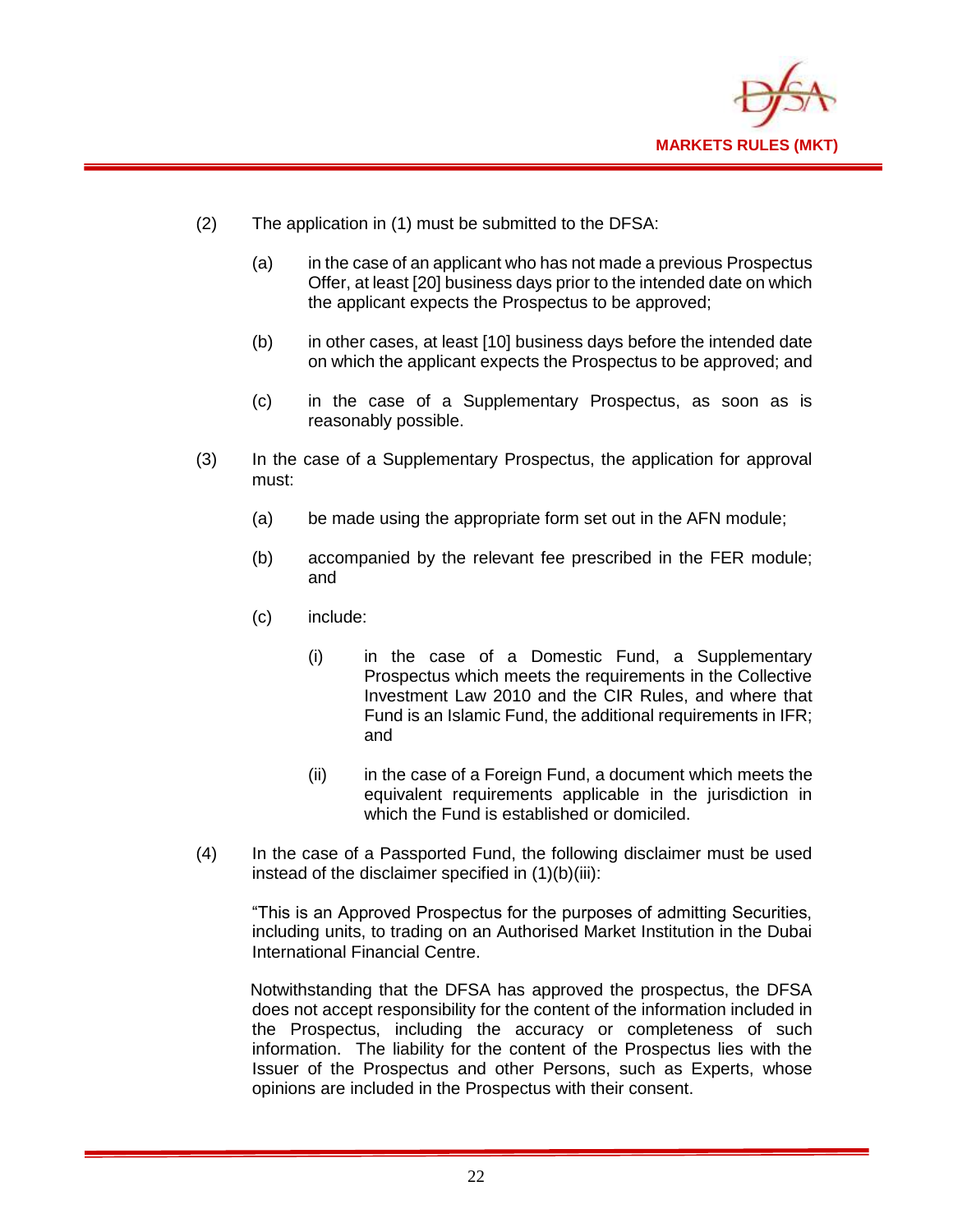

No other regulatory authority in the UAE has any responsibility for reviewing or verifying this prospectus or any other documents in connection with the promotion of this fund. Accordingly, no such authority in the UAE has approved this prospectus or any other associated documents, nor taken any steps to verify the information set out herein, and therefore no regulatory authority in the UAE has any responsibility for the same.

This Passported Fund is a Public Fund and, accordingly, the units thereof may be promoted, including by means of a public offer of the units for public subscription, to persons in [insert relevant Host Jurisdiction(s)].

The DFSA has also not assessed the suitability of the Securities to which the Prospectus relates to any particular investor or type of investor. If you do not understand the contents of this Prospectus or are unsure whether the Securities to which the Prospectus relates are suitable for your individual investment objectives and circumstances, you should consult an authorised financial advisor."

#### **Guidance**

A "Public Fund" in Rule 6.3.1(4) has the meaning given in FPR Rule 1.3.1.

#### **…**

- **6.3.3** (1) For the purposes of Rule 6.3.1(b)(ii), the offer document relating to the Foreign Fund must comply with the requirements:
	- (a) relating to a Designated Fund in a Recognised Jurisdiction; or
	- (b) in a jurisdiction which provides a level of regulation relating to the offer which is acceptable to the DFSA.
	- (2) The DFSA may accept an offer document referred to in (1)(b) subject to such conditions or restrictions imposed by the DFSA as it sees fit.
	- (3) Where an offer document referred to in (1) relates to a Security Token it must also contain additional information equivalent to that specified in App 7.
	- $(34)$  Where the offer document referred to in  $(1)$  is not in the English language, it must be accompanied by an English translation acceptable to the DFSA.
	- (45) The procedures in Schedule 3 to the Regulatory Law apply to a decision of the DFSA under this Rule to impose conditions or restrictions.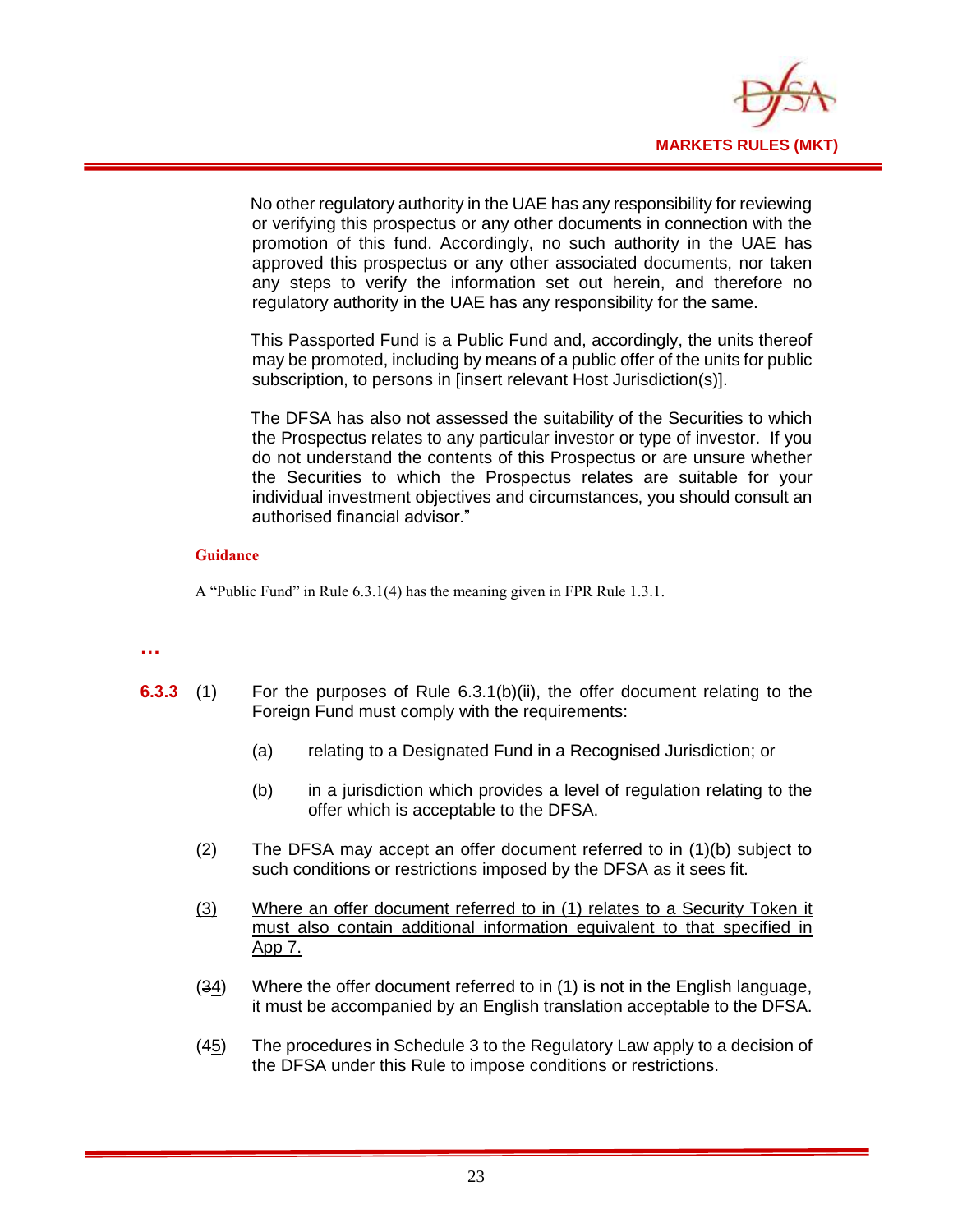

(56) If the DFSA decides to exercise its power under this Rule to impose conditions or restrictions, the applicant may refer the matter to the FMT for review.

#### **….**

#### **Exempt offers in respect of units**

- **6.3.5** The prohibition in Article 14(1)(b) of the Law does not apply, subject to the requirement in Rules 6.3.6, to the admission to trading on an Authorised Market Institution of:
	- (a) Units representing, over a period of 12 months, less than 10 per cent of the number of Units of the same class already admitted to trading on the same Authorised Market Institution;
	- (b) Units issued in substitution for Units of the same class already admitted to trading on the same Authorised Market Institution, if the issue of Units does not involve any increase in the issued capital;
	- (c) Units offered, allotted or to be allotted to existing Unitholders free of charge, or in respect of dividends paid out in the form of Units of the same class as the Units in respect of which the dividends are paid, if:
		- (i) the Units are of the same class as the Units already admitted to trading on the same Authorised Market Institution; and
		- (ii) a document is made available containing information on the number and nature of the Units and the reasons for and details of the offer; or
	- (d) Units already admitted to trading on another Authorised Market Institution or Regulated Exchange (the "other market"), where:
		- (i) the Units of the same class have been admitted to trading and continuously traded on the other market for more than 18 months;
		- (ii) the ongoing obligations for trading on that other market have been complied with; and
		- (iii) there is a summary document in the English language approved by the DFSA and published:
			- (A) containing the Key Information required under Rule  $2.5.2(1)(b)$ ;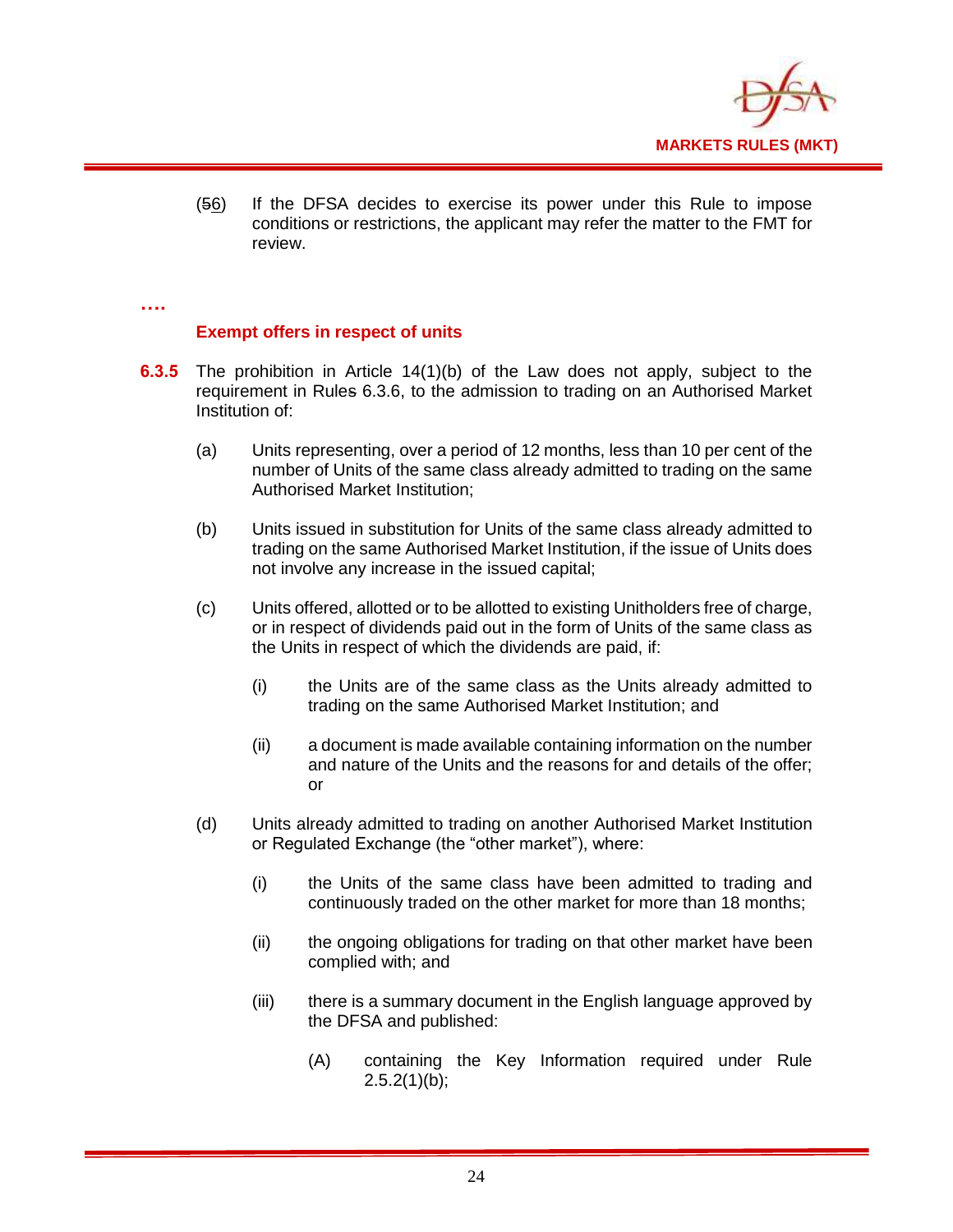

- (B) stating where the most recent and current Prospectus, if any, can be obtained; and
- (C) specifying where the financial information published by the Issuer pursuant to its ongoing disclosure obligations of the other market is available.
- **6.3.6** (1) All Units in a class of Securities other than those specified in (2) that are admitted to trading, including those specified under Rule 6.3.5, must be traded on an Authorised Market Institution or a Regulated Exchange.
	- (2) All Units in a class of Securities admitted to trading that are Security Tokens, including those specified under Rule 6.3.5, must be traded on an Alternative Trading System, an Authorised Market Institution or a Regulated Exchange.

**….**

#### **Disclosure of inside information**

- **6.5.1** (1) A Reporting Entity of a Listed Fund must:
	- (a) make timely disclosure of Inside Information in accordance with the requirements in this section; and
	- (b) ensure that the disclosure it makes pursuant to (a) is not misleading, false or deceptive and does not omit anything likely to affect the import of the information.
	- (2) For the purposes of complying with the requirement in (1)(a), the Reporting Entity of a Listed Fund must, subject to Rule 6.5.4 and 6.5.5, make disclosure to the market as soon as possible and in the manner specified in Rule 6.10.1.

#### **Guidance**

1. A Reporting Entity of a Listed Fund is required to disclose Inside Information relating to the Listed Fund to the market as soon as possible in accordance with the requirements in Section 6.9. In practice, a short period before announcing Inside Information is permitted where a Reporting Entity is affected by an unexpected event and the Reporting Entity needs to clarify the situation or take legal advice so that any information released is accurate and not misleading. Any delay should be limited to a period no longer than is reasonably necessary in the circumstances. Where there is a danger of the information leaking out in the meantime, the Reporting Entity should make a holding announcement giving an outline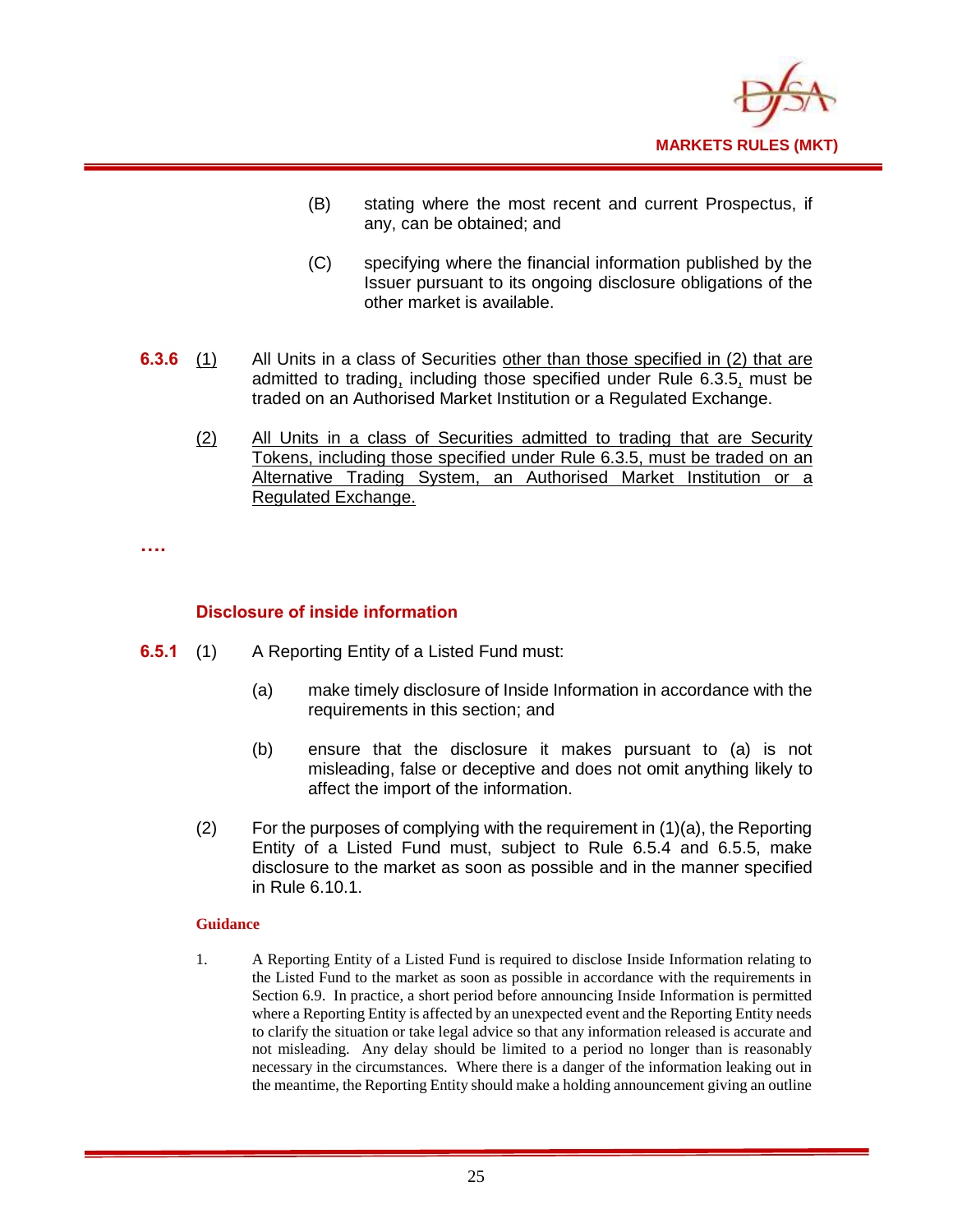

of the subject matter of the announcement, the reasons why a full announcement cannot yet be made and undertaking to make a full announcement as soon as possible.

- 2. For the disclosure to be not misleading, false or deceptive, a Reporting Entity of a Listed Fund should provide information that is accurate, factual and complete. Any incomplete or inaccurate information, such as omission of relevant information, would be misleading or deceptive. Information should be provided in an easy to understand manner and not for promotional purposes. The use of imprecise and confusing language such as 'double digit' or 'in excess of last year' should be avoided as it does not allow investors to properly assess the information for the purpose of making an informed decision relating to the relevant **Securities**
- 3. A confidentiality agreement should not prevent a Reporting Entity from complying with its obligations relating to the disclosure of Inside Information.
- 4. If, for any reason, a Reporting Entity of a Listed Fund is unable, or unwilling to make a holding announcement it may be appropriate for the Reporting Entity to file a report pursuant to Rule 6.5.4(2) and for the trading of Units to be suspended until the Reporting Entity of the Listed Fund is in a position to make an announcement.

#### **Identifying inside information relating to a listed fund**

5. Inside Information is defined in Article 63(1)(a) of the Law as:

*"information in relation to Investments of a precise nature which:* 

- *(i) is not generally available;*
- *(ii) relates, directly or indirectly, to one or more Reporting Entities or the issuer of the Investments concerned or to one or more of the Investments; and*
- *(iii) would, if generally available, be likely to have a significant effect on the price of the Investments or on the price of related investments."*
- 6. For the purposes of Article  $63(1)(a)$  of the Law, information is considered "precise" if it:
	- a. indicates circumstances that exist or may reasonably be expected to come into existence or an event that has occurred or may reasonably be expected to occur; and
	- b. is specific enough to enable a conclusion to be drawn as to the possible effect of those circumstances or that event on the price of Investments or related investments.
- 7. Similarly, information would be likely to have a "significant effect on price" if and only if it is information of that kind which a reasonable investor would be likely to use as part of the basis of his investment decisions.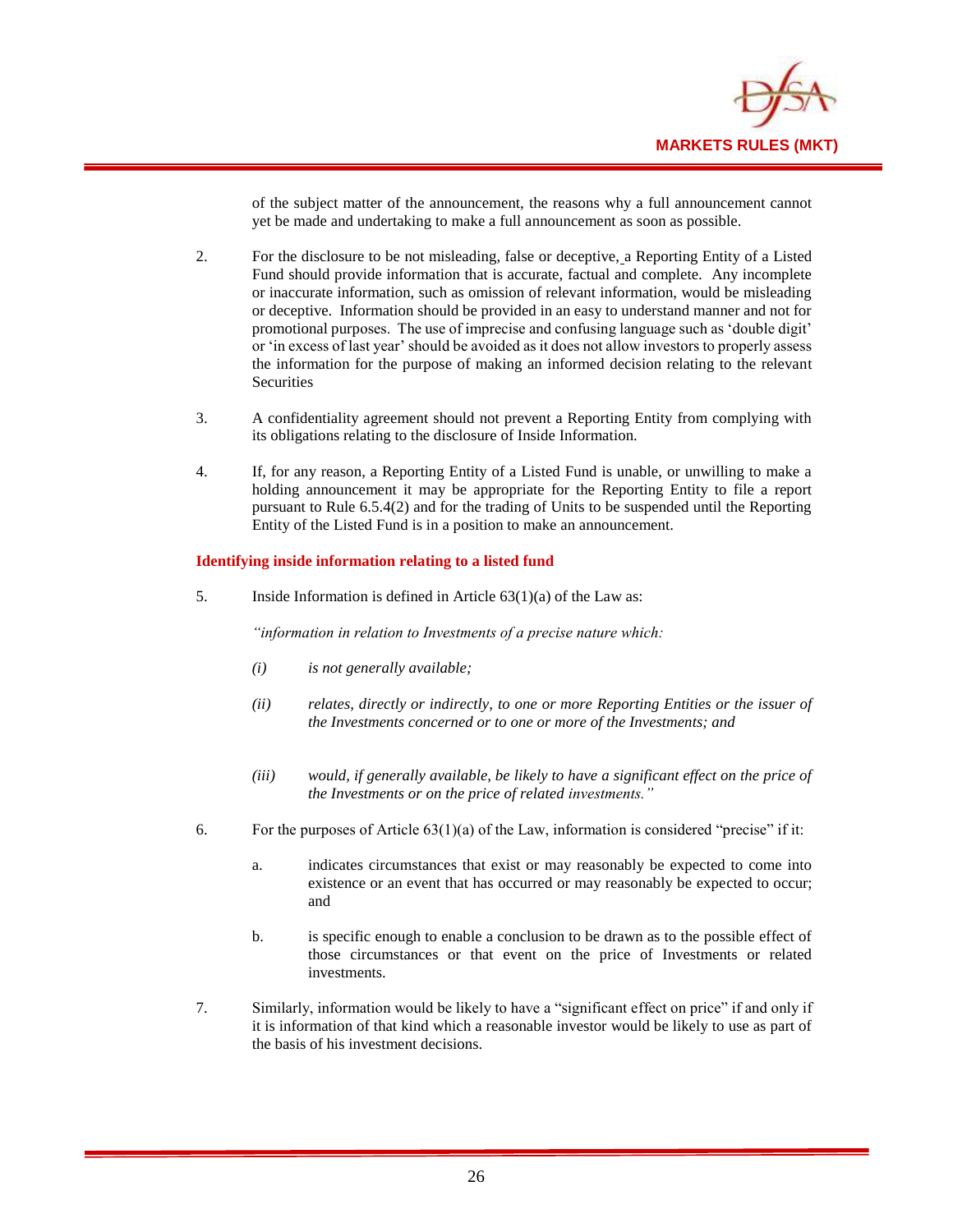

8. The Reporting Entity of a Listed Fund is itself best placed to determine whether information, if made public, is likely to have a significant effect on the price of the relevant Units, as what constitutes Inside Information will vary widely according to circumstances.

#### **Financial forecasts and expectations**

- 9. Where a Reporting Entity of a Listed Fund has made a market announcement such as a profit forecast, such forecasts become, as soon as made, factored into the market pricing of the relevant Units. If the Reporting Entity becomes aware that there is likely to be a material difference between the forecast and the true outcome, the Reporting Entity should make an announcement correcting the forecast as soon as possible to ensure that the market pricing reflects accurate information.
- 10. In relation to financial forecasts published by a Reporting Entity of a Listed Fund, the DFSA considers that circumstances giving rise to a variation from the previous one should generally be considered Inside Information and should be disclosed by the Reporting Entity as soon as possible. Even where a Reporting Entity has not made a previous forecast, circumstances giving rise to a variation of profit or revenue from the previous corresponding reporting period should be disclosed where such circumstances would have a significant effect on the price of relevant Securities. Generally, a change of 10% or more is a material change, but in some circumstances, a smaller variation may also be disclosable if it would reasonably be considered to have a significant effect on the price of the relevant **Securities**
- 11. In making such disclosure, the Reporting Entity of a Listed Fund should provide clear details of the extent of the variation. For example, a Reporting Entity may indicate that, based on management accounts, its expected net profit will be an approximate amount (e.g. approximately \$15 million) or alternatively within a stated range (e.g. between \$14m and \$16m). Alternatively, a Reporting Entity may indicate an approximate percentage movement (e.g. up or down by 35%).

#### **Relationship between continuous disclosure and periodic disclosures**

- 12. Periodic disclosures by Reporting Entities of Listed Funds are required in a number of circumstances, and examples can include interim and annual financial reports and accounts and Prospectuses.
- 13. In the course of preparing these disclosure documents, a Reporting Entity of a Listed Fund may become aware of Inside Information previously unknown to it, or information which was previously insufficiently precise to warrant disclosure. In such circumstances a Reporting Entity of a Listed Fund should not defer releasing that information until the periodic disclosure or other documents is finalised. In such circumstances, a Reporting Entity should make an announcement containing the Inside Information as soon as possible.

#### **Units of the same class admitted to trading in more than one jurisdiction**

14. A Reporting Entity of a Listed Fund with Units of the same class admitted to trading in more than one jurisdiction should ensure that the release of announcements containing Inside Information is co-ordinated across jurisdictions. If the requirements for disclosure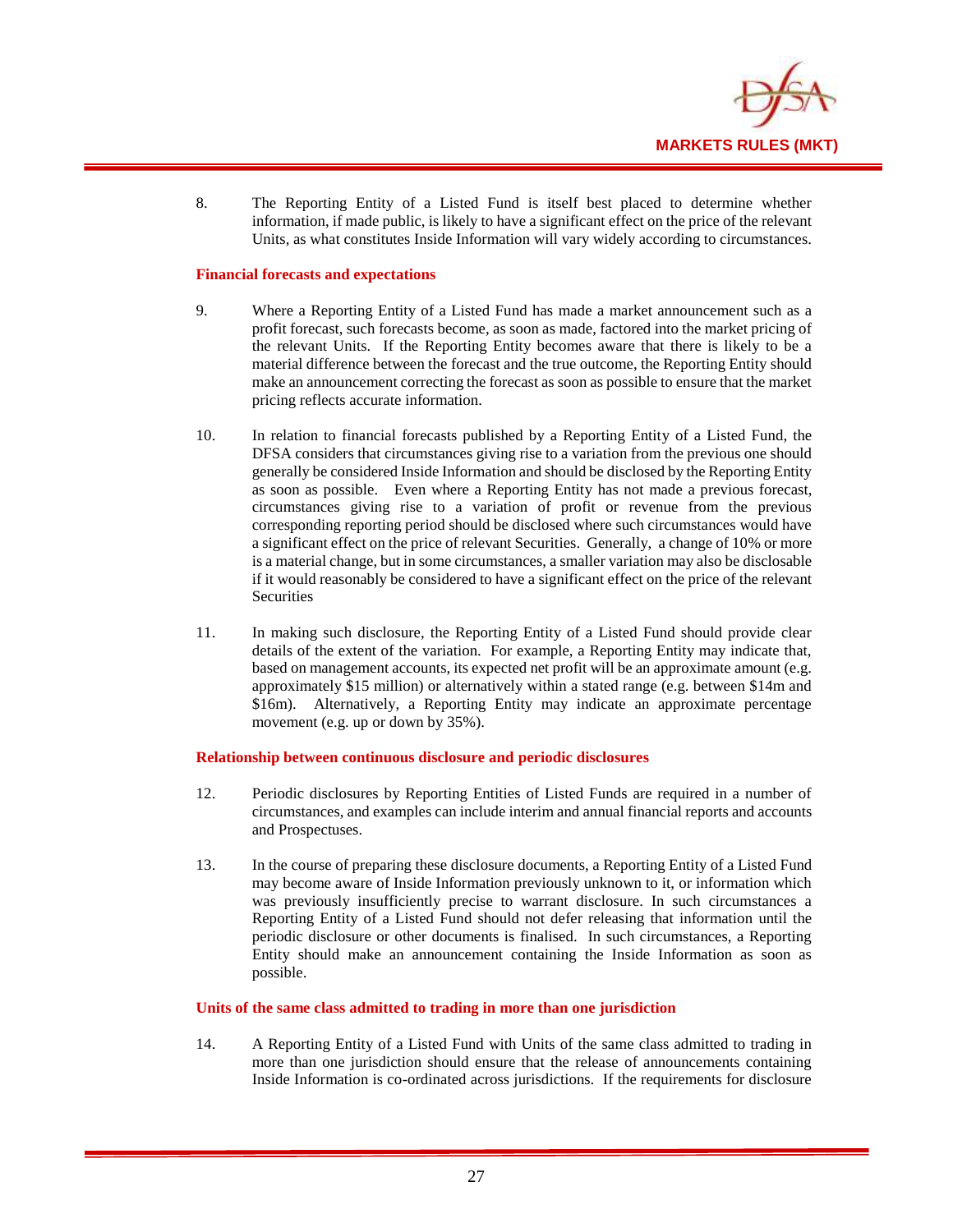

are stricter in another jurisdiction than in the DIFC, the Reporting Entity must ensure that the same information is released in the DIFC as in that other jurisdiction.

15. A Reporting Entity of a Listed Fund should not delay an announcement in the DIFC in order to wait for a market to open in another jurisdiction

#### **Inside information related to the use of Distributed Ledger Technology**

16. Inside Information relating directly or indirectly to a Security Token may include matters arising due to the use of Distributed Ledger Technology that are capable of having a significant effect on the price of the Security Token. Such matters may, for example, include an interruption due to the creation of a 'fork' on the DLT or it becoming the target of a cyber-attack. A Reporting Entity for a Security Token must ensure that its systems and controls for the identifying, controlling and handling Inside Information are adequate and will operate effectively should such matters arise, including through appropriate disclosure to markets.

**….**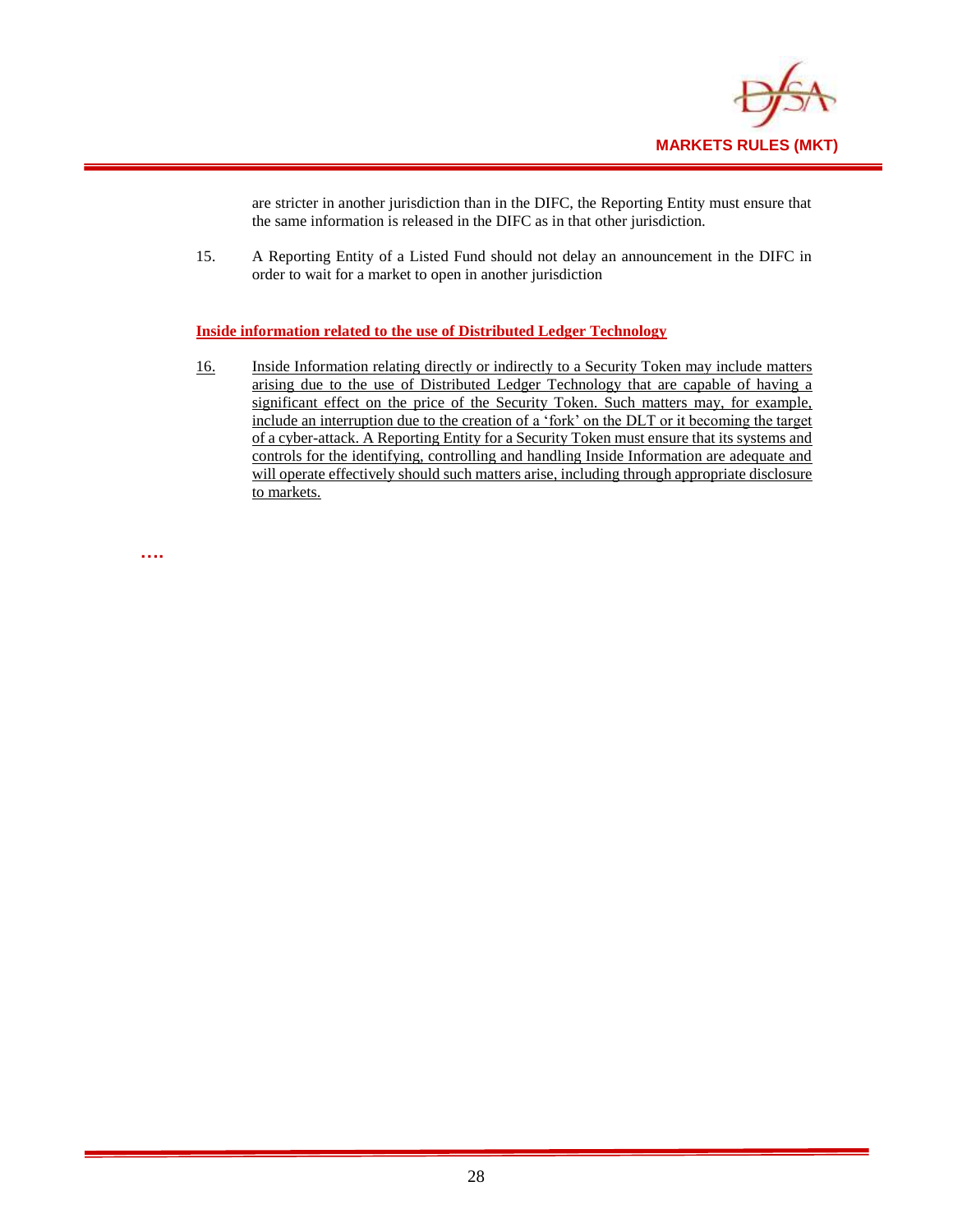

## **9B SECURITY TOKENS ADMITTED TO TRADING ON AN ALTERNATIVE TRADING SYSTEM**

## **9B.1 Application**

- **9B.1.1** This chapter applies to the Reporting Entity of Security Tokens which are admitted to trading on an Alternative Trading System:
	- (a) under the admission criteria specified in COB Rule 9.4.1(a)(ii), where the Alternative Trading System is operated by an Authorised Firm; or
	- (b) under the admission criteria specified in AMI Rule 5.8.1(3)(b), where the Alternative Trading System is a MTF operated by an Authorised Market Institution.

## **9B.2 Requirements**

**9B.2.1** The Reporting Entity must meet the requirements that would apply to a Listed Entity under sections 9.2 (the Listing Principles), 9.7 (continuing obligations, including disclosure) and 9.8 (provision of information to the DFSA).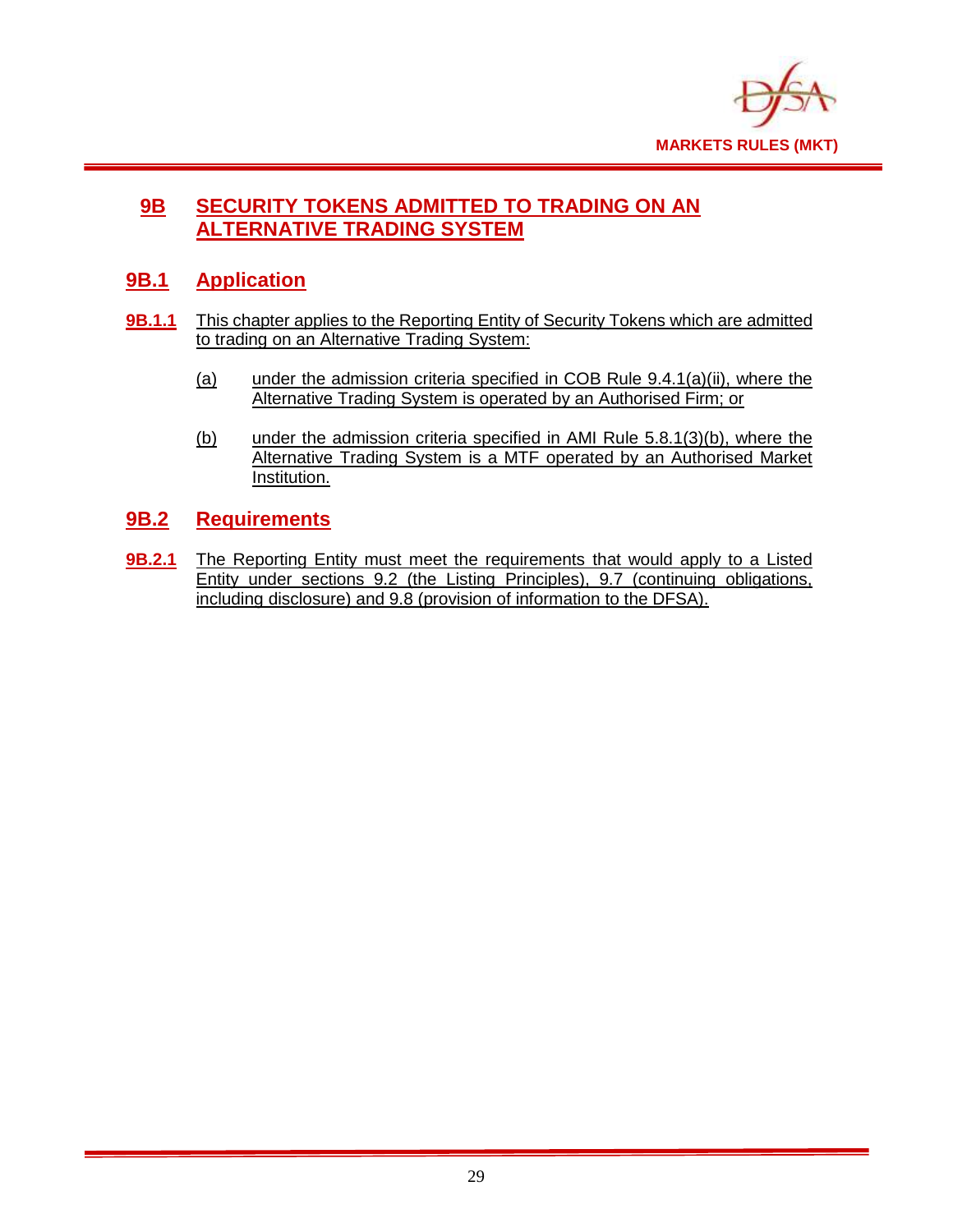

## **APP 2 MARKET DISCLOSURE**

- **A.2.1.1** This table forms part of Rule 4.6.1.
- **A.2.1.2** A Reporting Entity other than a Listed Fund or an ATS Traded Fund must, on the occurrence of an event specified in column 1, make the required disclosure detailed in column 2, within the time specified in column 3, in respect of the Securities identified with a "✓" in column 4, of this Table.

See App3 for disclosure required for Listed Funds and ATS Traded Funds.

**….**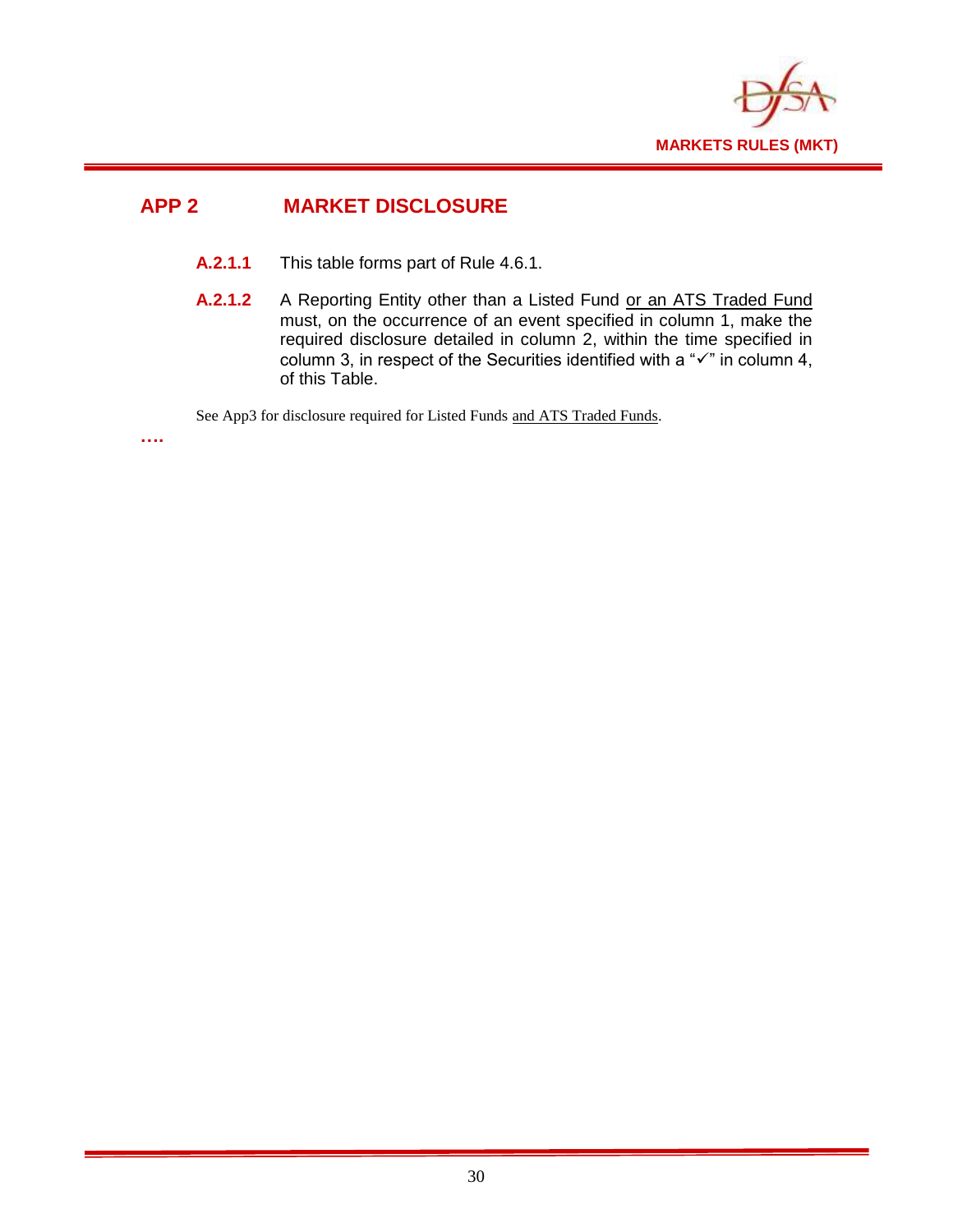

## **APP 3 MARKET DISCLOSURE RELATING TO LISTED FUNDS AND ATS TRADED FUNDS**

- **A.3.1.1** This table forms part of Rule 6.8.1 and Rule 9.7.8.
- **A.3.1.2** A Reporting Entity of a Listed Fund or an ATS Traded Fund must, on the occurrence of an event specified in column 1, make the required disclosure detailed in column 2, within the time specified in column 3.

#### **Guidance**

In accordance with Rule 6.1.1(2) each reference to a Listed Fund in this Appendix and in the table is to be read as including a reference to an ATS Traded Fund.

**Note:** Unless otherwise indicated, the disclosure required relates to the operation and matters relating to the Listed Fund. The Reporting Entity of a Listed Fund must construe the items specified in the event column in an appropriate manner to achieve the fundamental purpose of making the required disclosure of information relating to the Listed Fund.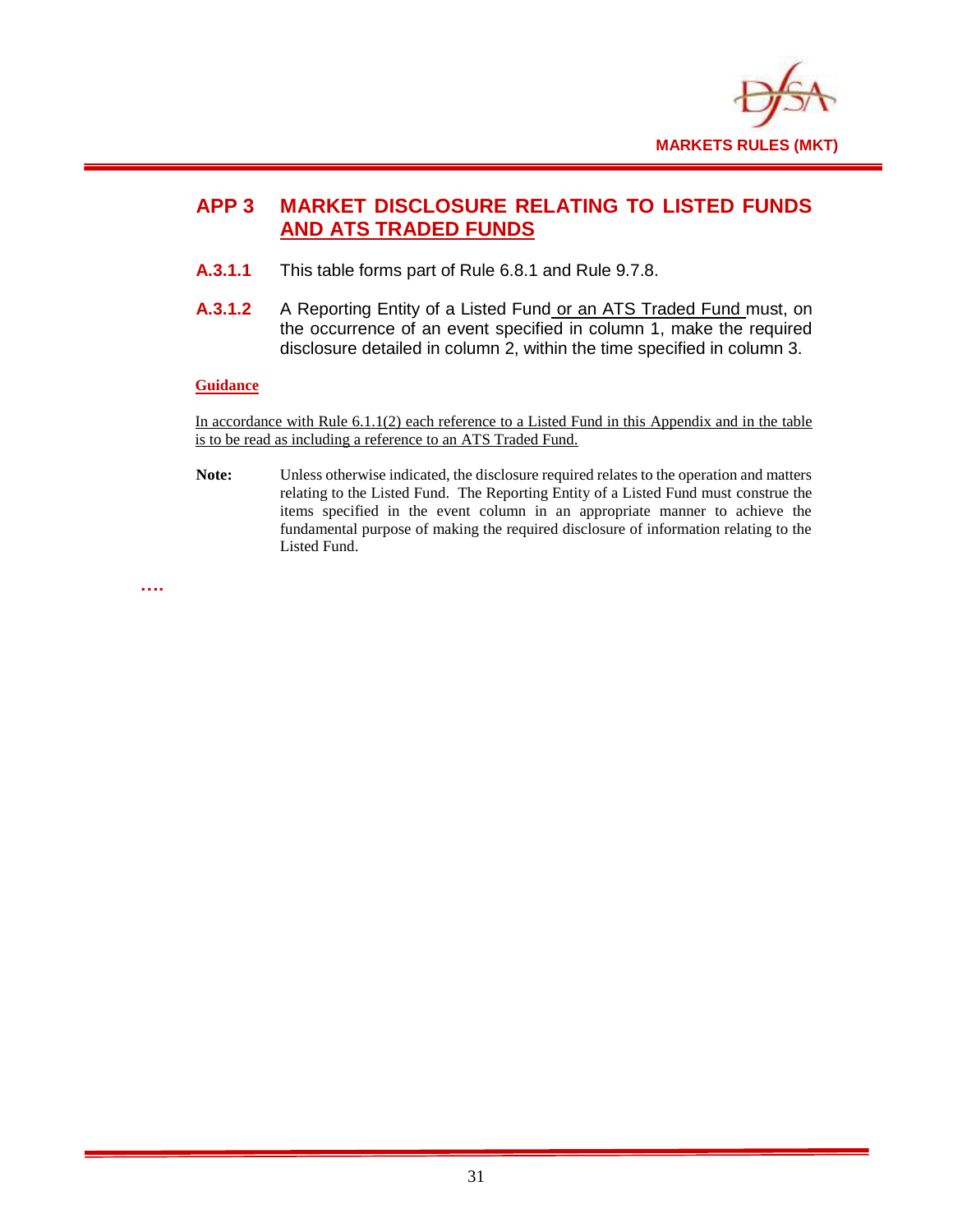

## **APP 7 ADDITIONAL CONTENT OF A PROSPECTUS FOR SECURITY TOKENS**

## **A7.1 Additional content of a Prospectus for Security Tokens**

- **A7.1.1** For the purposes of Rules 2.5.1(3)(d), 2.7.1(3) and 6.3.3(3) the Person producing a Prospectus in relation to a Security Token must ensure that:
	- (a) the Prospectus contains:
		- (i) the additional information specified in Rule A7.1.2; and
		- (ii) a statement confirming the matters specified in Rule A7.1.3 made by a suitably qualified independent third party professional, who has given consent under Rule 2.10.2(1) for that statement to be included in the Prospectus; and
	- (b) in the case of a Security Token which will be admitted to trading on an Authorised Market Institution, Regulated Exchange, Alternative Trading System or other facility, the Prospectus contains the information specified in Rule A7.1.4.
- **A7.1.2** The following information is specified for the purposes of Rule A7.1.1(a)(i):
	- (a) the essential characteristics of the Security Token, including the rights and obligations conferred by it and details of the Person or Persons responsible for meeting the obligations and against whom the rights can be exercised;
	- (b) the type or types of Investment which the Security Token constitutes and a clear analysis as to how the Security Token meets the definition of the relevant type or types of Investment under GEN App 2;
	- (c) details of the Distributed Ledger Technology that is used to issue, store or transfer the Security Token;
	- (d) how the holder of a Security Token may exercise any rights conferred by it, such as voting or participation in shareholder actions;
	- (e) whether the Security Token will be admitted to trading on an Authorised Market Institution, Regulated Exchange, Alternative Trading System or other facility and, if not, details as to how the Security Token can be transferred or redeemed, how that might impact its liquidity and any resulting risks;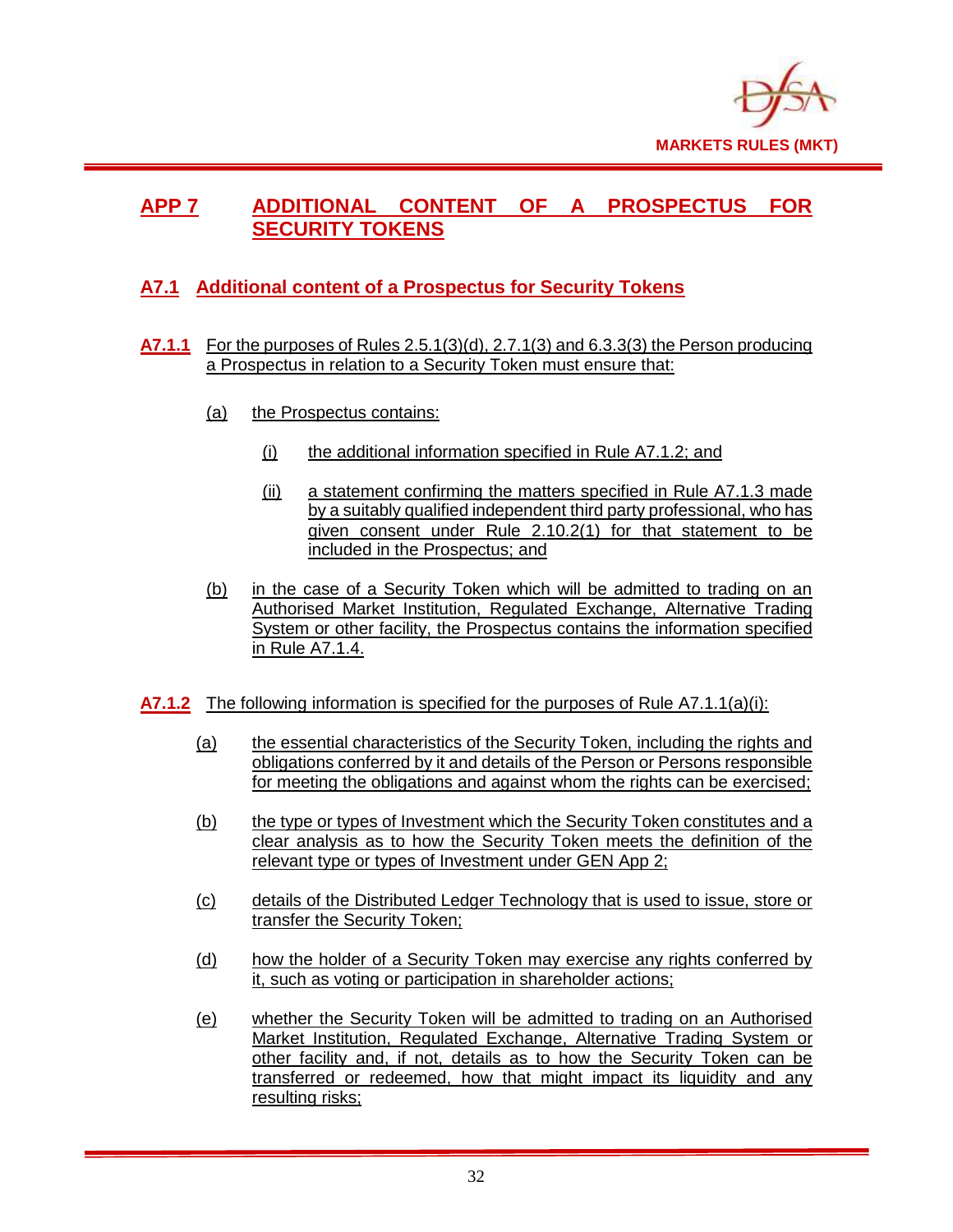

- (f) if the capital to be raised from issuing the Security Token is to be used to fund the creation of a new Token, detailed information about:
	- (i) the project or venture to be funded;
	- (ii) whether it is the Issuer or a third party who will receive and apply the capital raised towards that project or venture (and if a third party, what rights and obligations a holder of the Security Token has in respect of that third party);
	- (iii) the features of that new Token and any rights and obligations attaching to it:
	- (iv) the terms and conditions relevant to the delivery or establishment of the project or venture, including any right of a Security Token holder to have their contribution refunded if any funding requirement is not met, the expected timetable for completion, any milestones included in that timetable and an explanation of the consequences if the timetable is not met; and
	- (v) the risks associated with the project or venture, including those associated with the technology used to deliver or facilitate its completion or the Token's ongoing use;
- (g) how title to the Security Tokens is established, certified or otherwise evidenced;
- (h) cybersecurity risks associated with the Security Token or its underlying technology, including whether there is a risk of loss of the Security Token in the event of a cyber attack, and details of steps that have been, or can be taken, to mitigate those risks;
- (i) details of other risks associated with the use of the DLT application, particularly those relating to Digital Wallets and the susceptibility of private cryptographic keys to misappropriation; and
- (i) any other information relevant to the Security Token that would reasonably assist a prospective investor in making an informed decision about investing in the Security Token.
- **A7.1.3** The matters to be confirmed in the statement referred to in Rule A7.1.1(a)(ii) are that:
	- (a) the DLT application, used to issue, store or transfer the Security Tokens offered under the Prospectus, complies with the requirements of these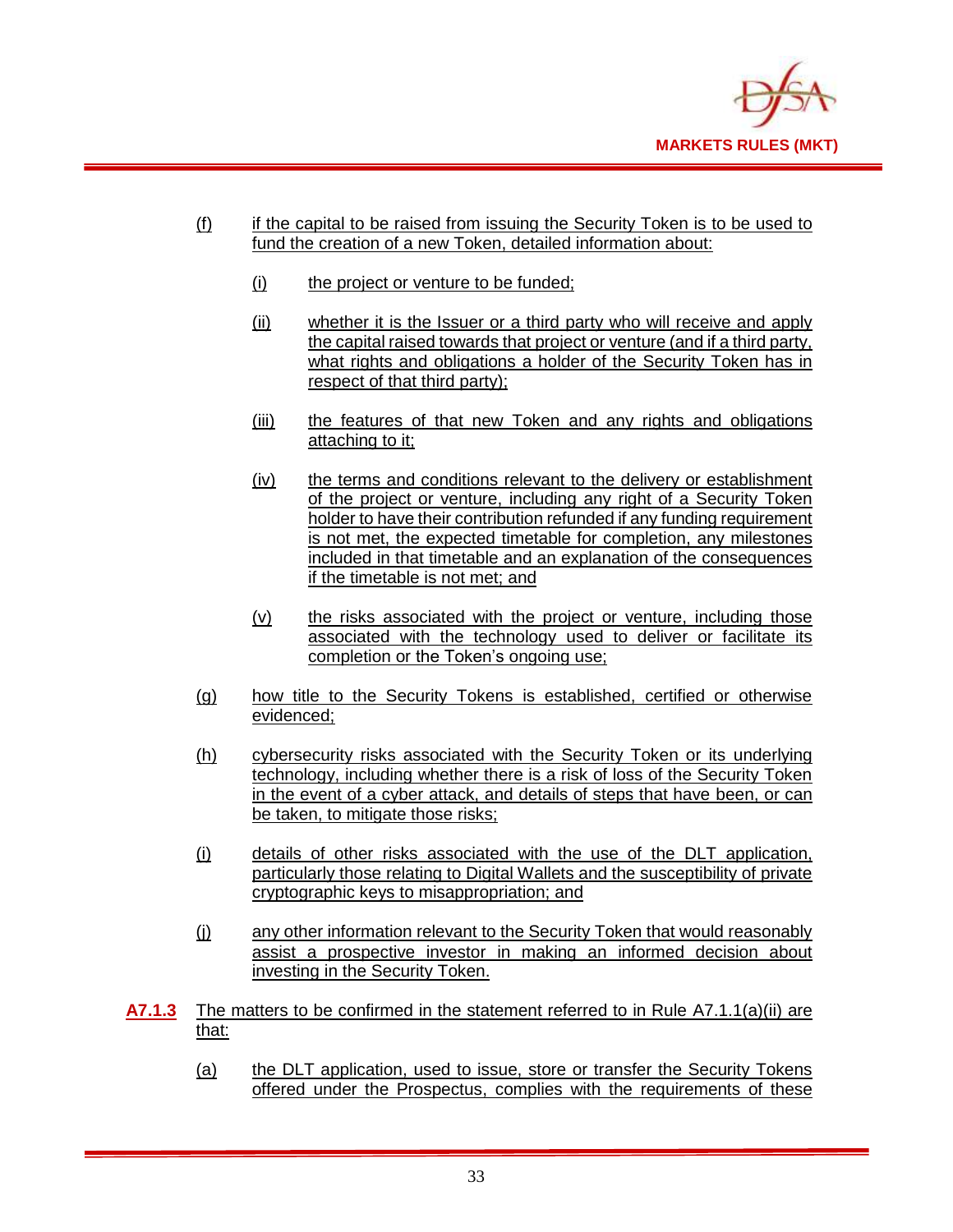

Rules and, is an authentic, valid and workable solution capable of meeting its intended purpose; and

- (b) the Prospectus accurately describes the architecture, functionality, effect, risks and vulnerabilities of the DLT application, including its compatibility with other technologies, applications and services with which it is intended to interact.
- **A7.1.4** The following information is specified for the purposes of Rule A7.1.1(b):
	- (a) details of each facility on which the Security Token is admitted to trading or cleared including:
		- (i) the Person responsible for operating that facility and whether it is an AMI, ATS Operator, Regulated Exchange or other Person;
		- (ii) details of each DLT application used by the operator to facilitate trading or clearing of the Security Token and the functionality provided by that DLT application;
		- (iii) details as to how the operator of the facility meets the technology and governance requirements set out in COB section 14.1;
	- (b) details of the custody arrangements for the Security Token that are permitted or required by the operator of each facility, including, for each such arrangement:
		- (i) the Person who carries out the function of the Digital Wallet service provider;
		- (ii) the Person who is responsible for the safe custody of the Security Token when held in the Digital Wallet; and
		- (iii) risks associated with the Digital Wallet, such as the consequences of the loss of cryptographic keys (private and public), cyber security risks associated with Digital Wallets held online, loss, theft or destruction of Digital Wallets held offline, and whether and how such risks are addressed;
	- (c) whether smart contracts are being used or executed on the facility and, if so:
		- (i) what form those smart contracts take;